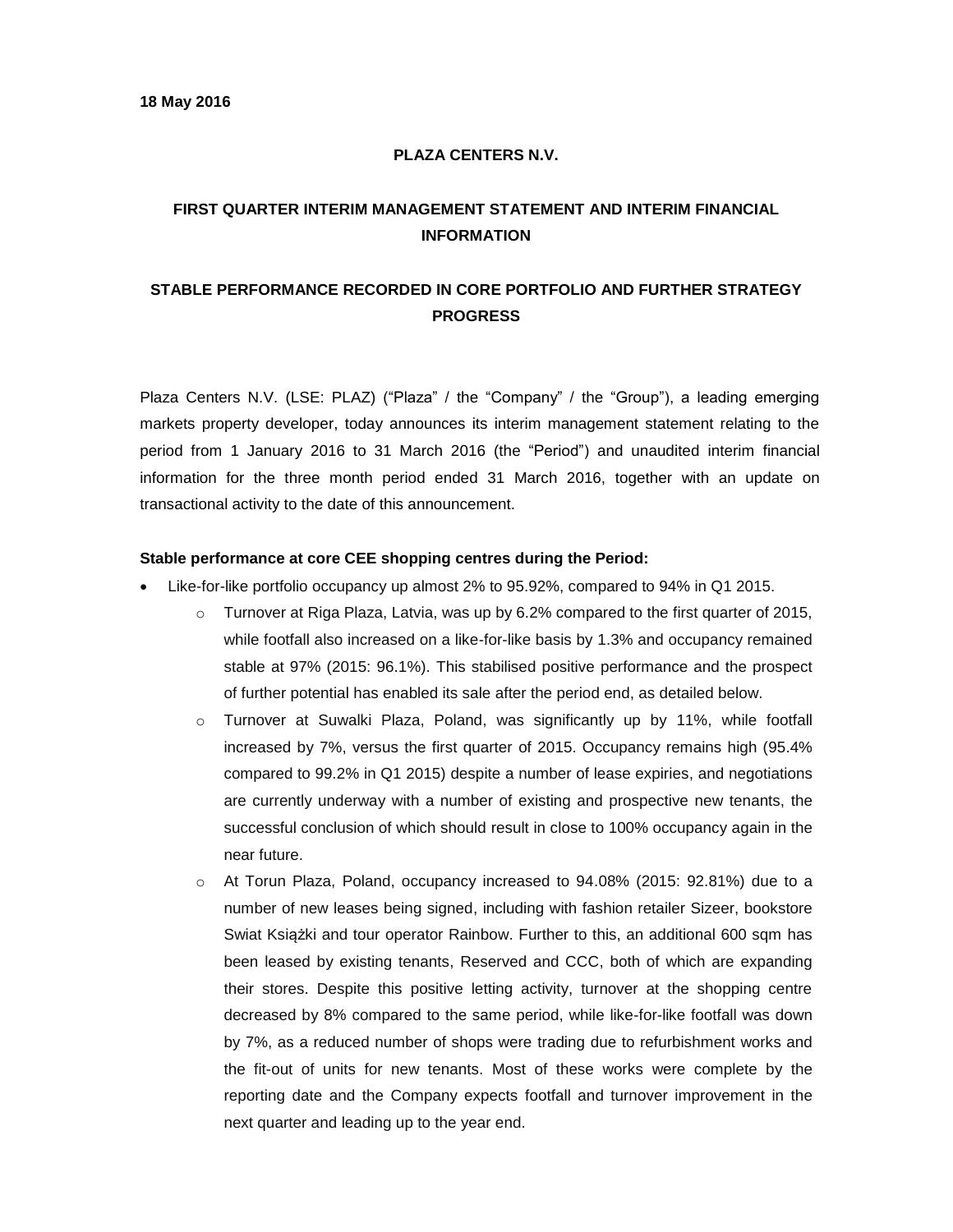o Turnover at Zgorzelec Plaza, Poland, was up significantly, increasing by 11% on a like-for-like basis. Footfall at the centre has risen by 6% while occupancy remained stable at 89%.

#### **Portfolio activity during and after the Period:**

Disposals to the total value of €123.5 million have been undertaken by the Company on or since 31 March 2016.

The Company completed the sale of its subsidiary holding, Liberec Plaza, a shopping and entertainment centre in the Czech Republic, on 31 March 2015 for €9.5 million. Following net asset value adjustments related to the subsidiary's balance sheet, the Company received net €9.37 million.

The majority of the proceeds from the sale  $(\epsilon 8.5$  million, reflecting 100% of the outstanding loan) was repaid to Plaza Centers Enterprises B.V. ("PCE"), a wholly owned subsidiary of Plaza, on account of the bank loan PCE acquired in September 2015 (the bank loan was provided to the SPV, the holding and operating company of Liberec Plaza). At least 75% of the remaining net proceeds will be distributed to the Company's bondholders by the end of June 2016, in line with the Company's stated restructuring plan.

Plaza acquired the loan to the holding and operating company for Liberec Plaza at a circa 58% discount in October 2015 and, since then, the Company has benefitted from free cash arising from the asset's income, as well as the release of restricted cash of approximately €700,000. Almost €1 million of surplus cash flow was delivered by the disposal, after the settlement of the loan.

As announced on 8 April 2016, Plaza has signed a binding pre-agreement to sell a 15,000 sqm development plot in Piraeus, near Athens, Greece, for €4.7 million. The sale agreement with a third party developer is subject to certain conditions being met, including due diligence which has up to six months to complete. The purchaser has provided a corporate guarantee to secure the transaction for 10% of the consideration. A building permit for the land was received in 2009 for the construction of a shopping centre but, due to market conditions, the strategic decision was taken by Plaza not to proceed with the project. Upon completion of the disposal, in line with the Company's stated restructuring plan, 75% of the net cash proceeds will be distributed to Plaza's bondholders.

As announced on 16 May 2016, a subsidiary of Plaza, in which the Company has a 50% stake, entered into a business sale agreement with respect to the disposal of Riga Plaza shopping and entertainment centre in Riga, Latvia, to a global investment fund. The agreement reflects a value for the business of circa €93.4 million (reflecting 100% of the asset value), which is in line with the last reported book value. In line with the Company's stated restructuring plan, 75% of the net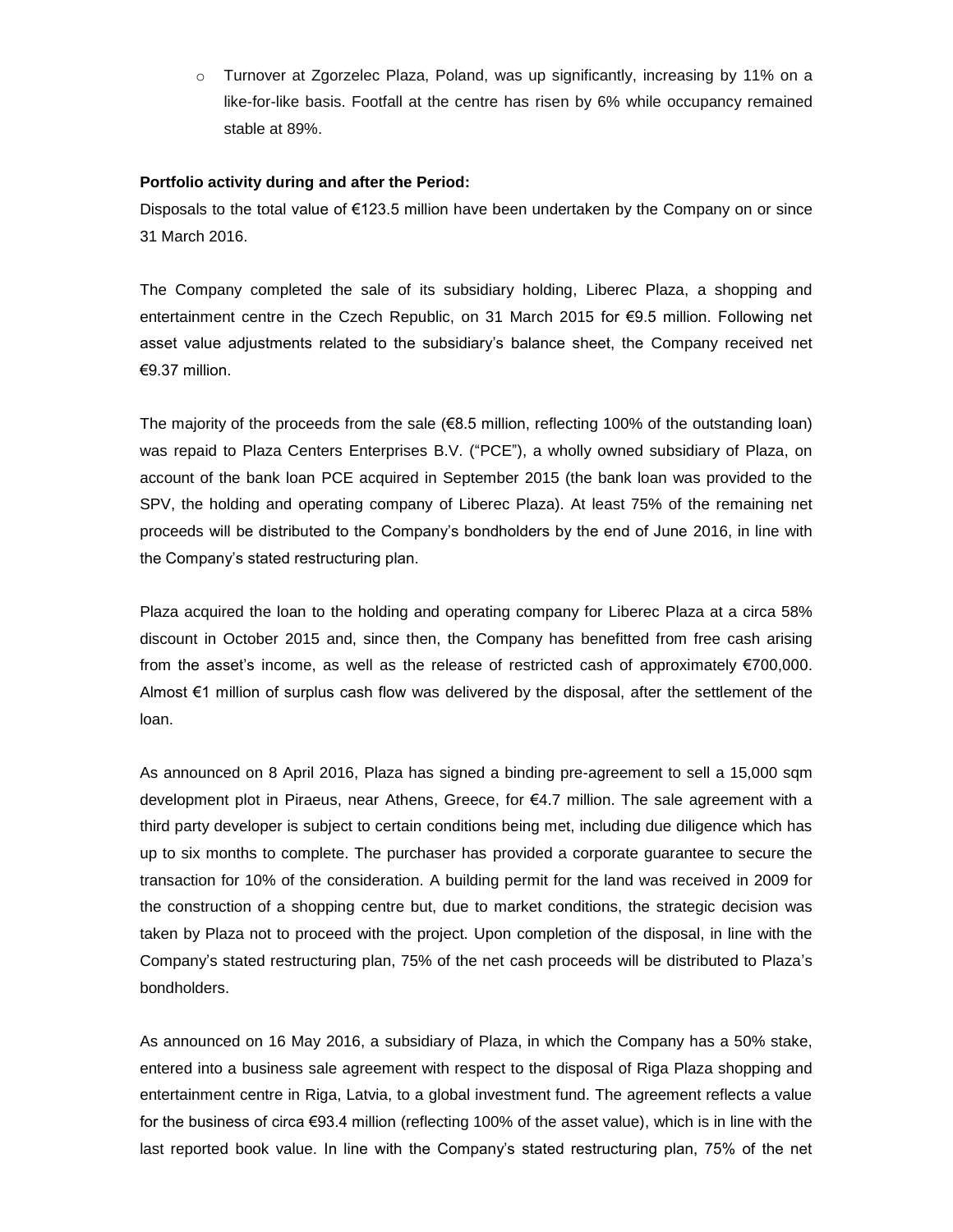cash proceeds from Plaza's share of the sale of the business (expected to be circa €19 million, following the repayment of the bank loan associated with the business of circa €55 million (reflecting 100%)), will be distributed to Plaza's bondholders within the quarter following the closing. The closing of the transaction is subject to several conditions precedent, all of which are expected to be fulfilled in the coming months.

Finally, since the period end, Plaza has also undertaken the sale of its wholly owned subsidiary which holds the "MUP" plot and related real estate in Belgrade, Serbia, for €15.9 million, well above the last reported book value of circa €13.5 million. In addition to the €15.9 million transaction consideration, Plaza will also be entitled to an additional pending payment of €600,000 once the purchaser successfully develops at least 69,000 sqm above ground. Upon the receipt of each stage payment, in line with the Company's stated restructuring plan, 75% of the net cash proceeds will be distributed to Plaza's bondholders in the following quarter.

In terms of active development projects, construction of Belgrade Plaza (Visnjicka) is progressing well and is on schedule. With more than a year to go until the planned opening of the shopping centre, Plaza is experiencing strong tenant demand. 48% of the shopping centre is now pre-let or heads of terms have been signed, with international retailers like H&M and Inditex.

The current consolidated cash balance of the Company is circa €20 million, including approximately €6.1 million of restricted cash mainly held in the operating shopping centres.

#### **Management changes**

Plaza announces today that Yitshak (Izzie) Elias has stepped down as Chief Financial Officer for personal reasons and that, from 1 June 2016, Eitan Farkas, Plaza's Chief Controller for the past 14 years, will take on the responsibilities of the position as Finance Director.

#### **Dori Keren, Acting Chief Executive Officer of Plaza Centers N.V., said**:

"The activity we have undertaken in the first quarter emphasises the continued progress being made by Plaza with regard to the Company's restructuring plan. The skilled asset management being carried out by our teams at the sites is paving the way for further improvement and future sales of yielding assets, while the development projects with potential that is most in line with our strategic objectives are also being progressed. Meanwhile, we have focused on repositioning the portfolio through the disposal of certain non-core or mature assets, as evidenced by the agreements since the year end to sell our development plot in Piraeus in Greece, as well as Liberec Plaza in the Czech Republic, Riga Plaza in Latvia and the MUP site in Belgrade.

"Our ongoing strategy has helped to reduce our debt levels, significantly curtail losses and means we can also focus on bringing our development projects on line. As asset sales complete we are continuing to meet our restructuring plan commitments by making payments to bondholders while at the same creating long term value for shareholders."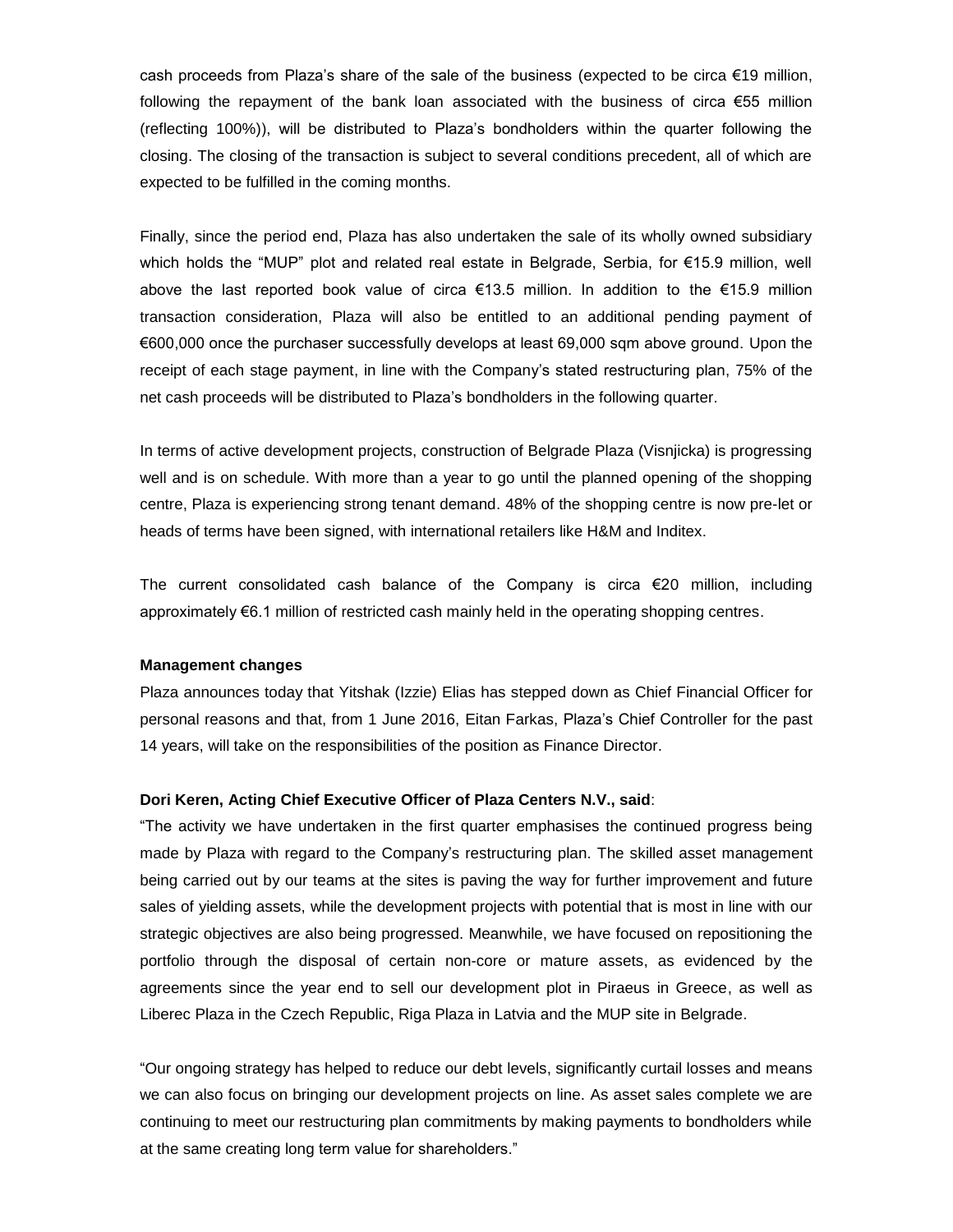Further information can be found about the results for the three month period ending on 31 March 2016 on the Company's website:

[http://www.plazacenters.com/index.php?p=company\\_presentation](http://www.plazacenters.com/index.php?p=company_presentation)

*For further details please contact:* **Plaza Centers N.V.** Dori Keren, Acting Chief Executive Officer +48 22 231 99 00

**FTI Consulting**

Dido Laurimore / Claire Turvey / Tom Gough +44 20 3727 1000

**Plaza Centers N.V.** (www.plazacenters.com) is a leading emerging markets developer of shopping and entertainment centres with operations in Central and Eastern Europe and India. It focuses on constructing new centres and, where there is significant redevelopment potential, redeveloping existing centres in both capital cities and important regional centres. The Company is listed on the Main Board of the London Stock Exchange, the Warsaw Stock Exchange and, as of 27 November 2014, the Tel Aviv Stock Exchange (LSE:"PLAZ"; WSE: "PLZ/PLAZACNTR"; TASE: "PLAZ"). Plaza Centers N.V. is an indirect subsidiary of Elbit Imaging Ltd. ("EI"), an Israeli public company whose shares are traded on both the Tel Aviv Stock Exchange in Israel and the NASDAQ Global Market in the United States. It has been active in real estate development in emerging markets for over 20 years.

#### **Forward-looking statements**

This press release may contain forward-looking statements with respect to Plaza Centers N.V. future (financial) performance and position. Such statements are based on current expectations, estimates and projections of Plaza Centers N.V. and information currently available to the company. Plaza Centers N.V. cautions readers that such statements involve certain risks and uncertainties that are difficult to predict and therefore it should be understood that many factors can cause actual performance and position to differ materially from these statements. Plaza Centers N.V. has no obligation to update the statements contained in this press release, unless required by law.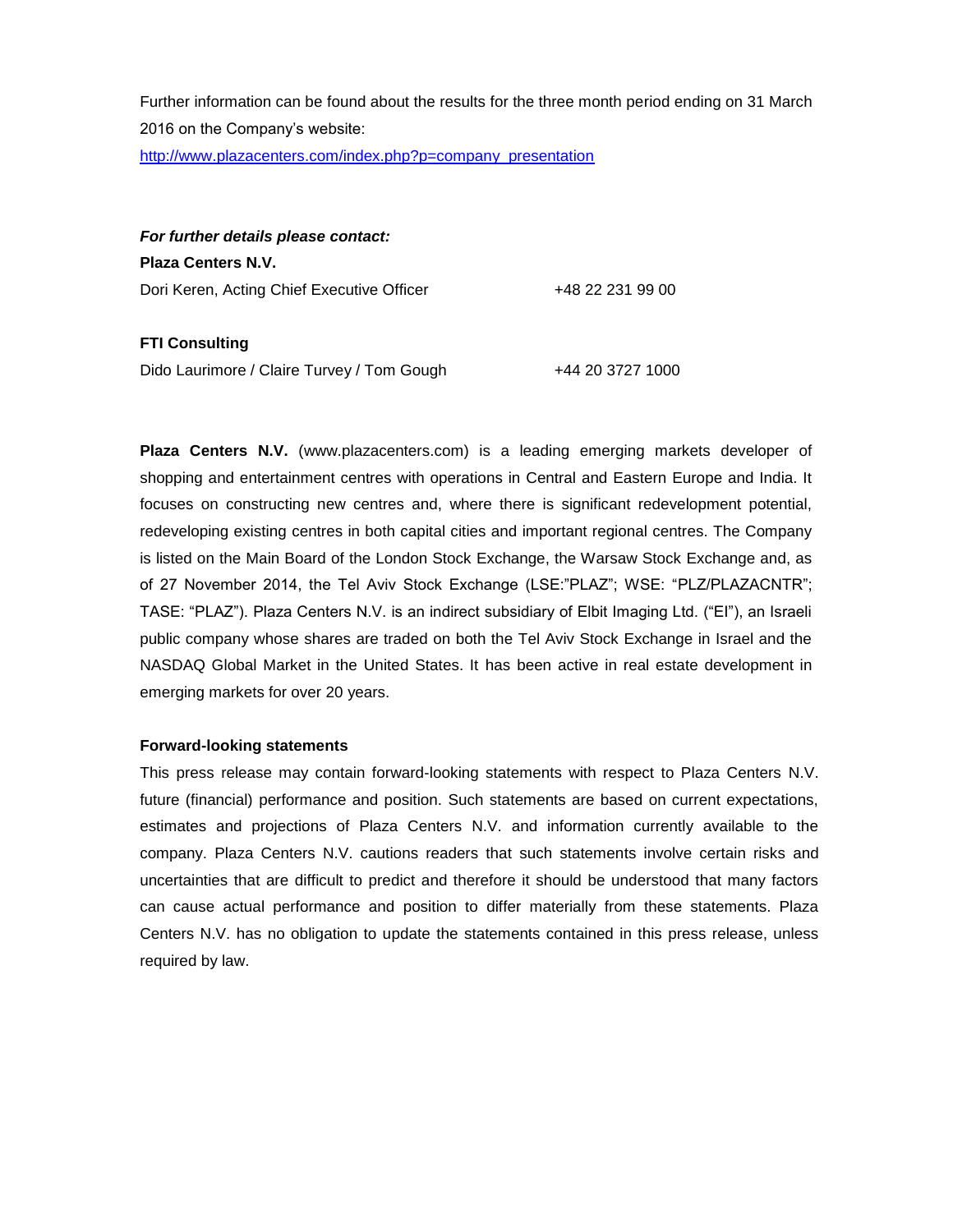# **Condensed Consolidated Interim Financial Information**

**March 31, 2016**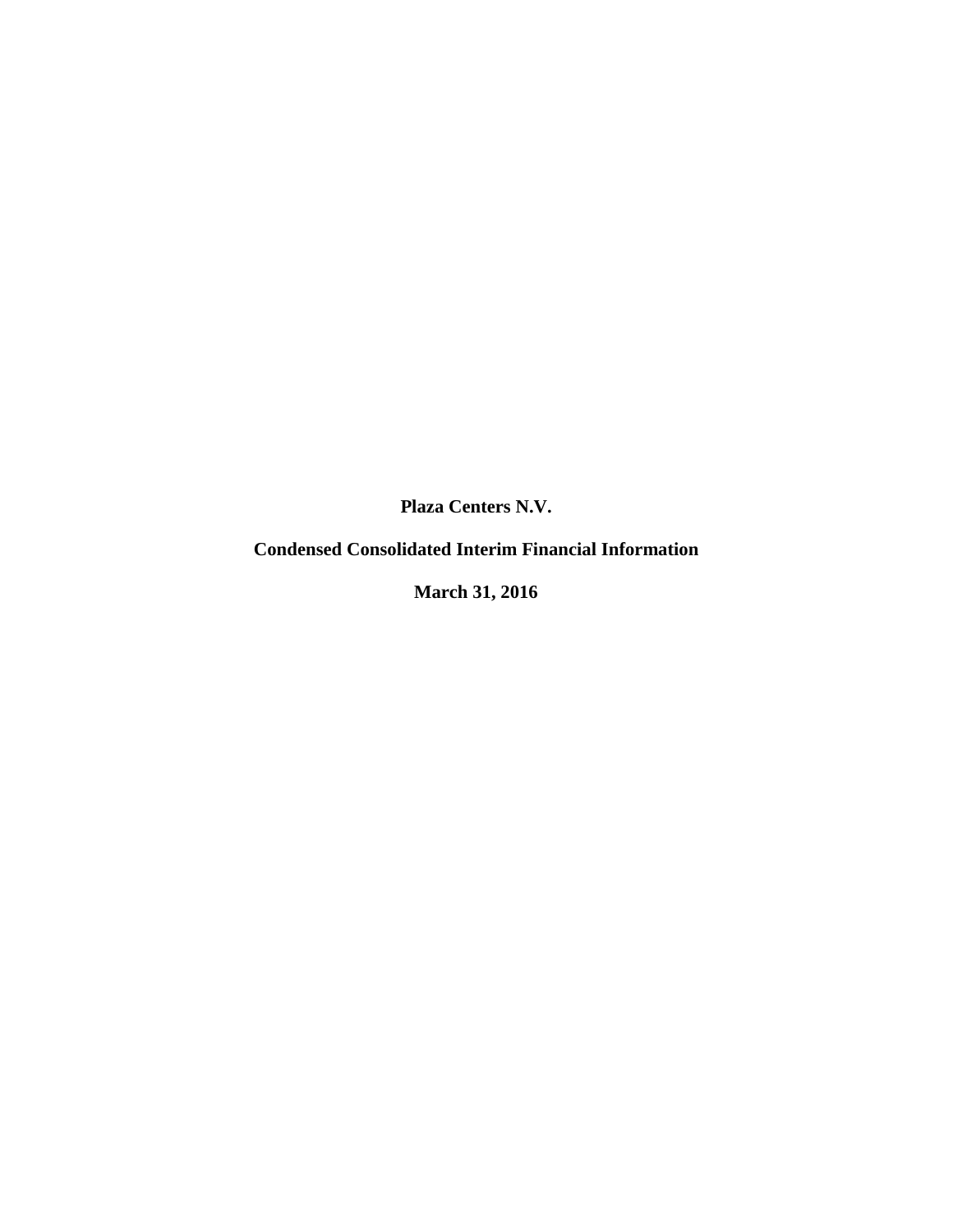# **Plaza Centers N.V. Condensed Consolidated Interim Financial Information March 31, 2016**

# **Contents**

### **Independent Auditors' Report on review of interim financial information**

#### **Condensed consolidated interim financial information**

- Condensed consolidated interim statement of financial position
- Condensed consolidated interim statement of profit or loss
- Condensed consolidated interim statement of comprehensive income
- Condensed consolidated interim statement of changes in equity
- Condensed consolidated interim statement of cash flows
- Notes to the condensed consolidated interim financial information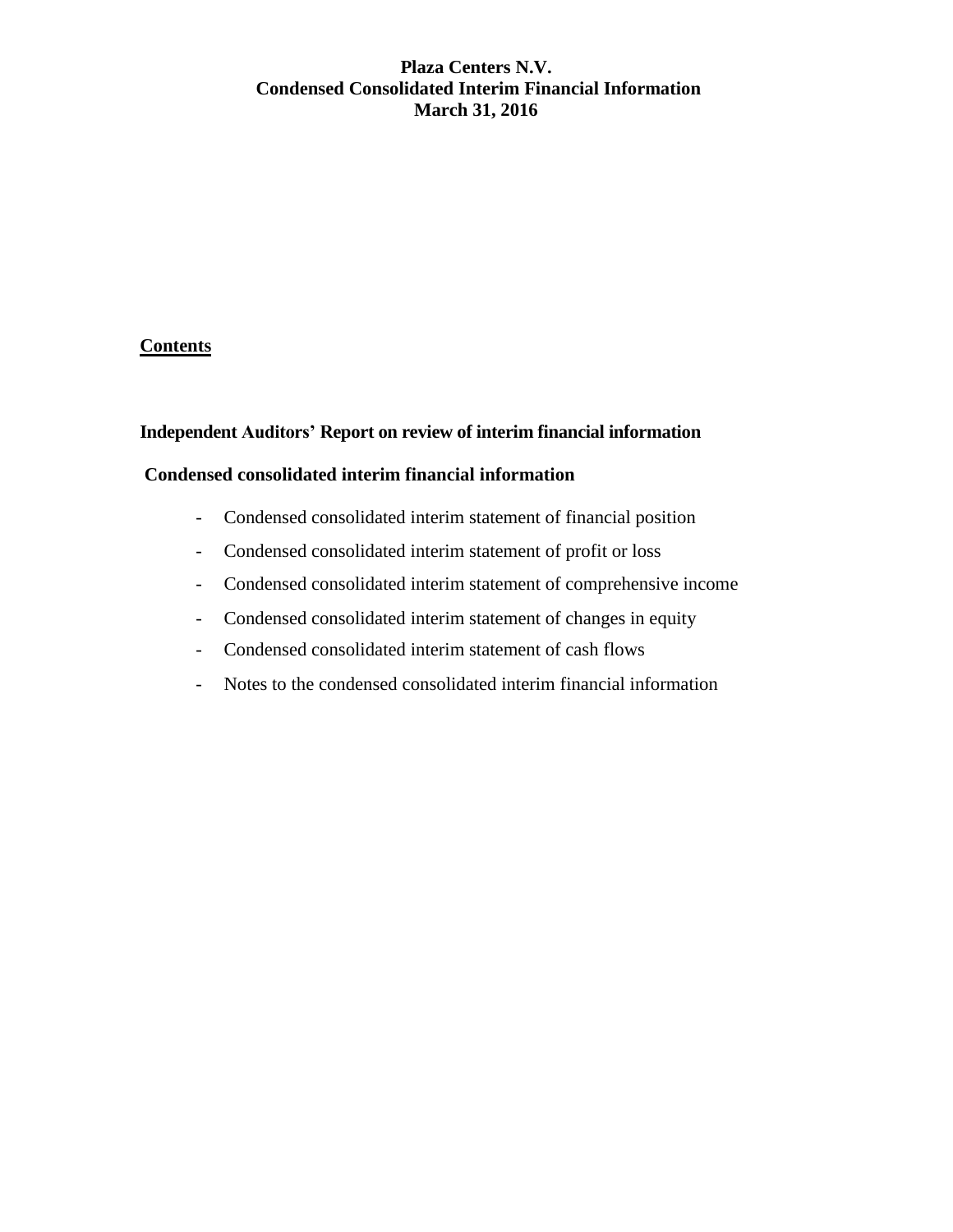#### Independent Auditors' Report on Review of Interim Financial Information

#### Board of Directors Plaza Centers N.V.

#### *Introduction*

We have reviewed the accompanying condensed consolidated interim financial information of Plaza Centers N.V. ("the Company") as at March 31, 2016, which comprises the condensed consolidated interim statement of financial position as at March 31, 2016, the condensed consolidated interim statements of profit or loss, comprehensive income, changes in equity and cash flows for the three month period ended March 31, 2016, and notes to the condensed consolidated interim financial information. Management is responsible for the preparation and presentation of this condensed consolidated interim financial information in accordance with IAS 34, 'Interim Financial Reporting' as adopted by the EU. Our responsibility is to express a conclusion on this condensed consolidated interim financial information based on our review.

#### *Scope of Review*

We conducted our review in accordance with the International Standard on Review Engagements 2410, "Review" of Interim Financial Information Performed by the Independent Auditor of the Entity". A review of interim financial information consists of making inquiries, primarily of persons responsible for financial and accounting matters, and applying analytical and other review procedures. A review is substantially less in scope than an audit conducted in accordance with International Standards on Auditing and consequently does not enable us to obtain assurance that we would become aware of all significant matters that might be identified in an audit. Accordingly, we do not express an audit opinion.

#### *Conclusion*

Based on our review, nothing has come to our attention that causes us to believe that the accompanying condensed consolidated interim financial information as at March 31, 2016 is not prepared, in all material respects, in accordance with IAS 34, 'Interim Financial Reporting' as adopted by the EU.

#### *Emphasis of matter*

Without qualifying our conclusion, we draw attention to Note 4 in the condensed consolidated interim financial information which discloses, among other matters, important information regarding the Company's cash flow projections for 15 months from the end of the reporting period.

Without qualifying our conclusion, we draw attention to Note 5(d) and Note 5(f) which disclose potential irregularities concerning the Casaradio Project in Romania and the possible outcomes of such irregularities.

Budapest, May 17, 2016

KPMG Hungária Kft.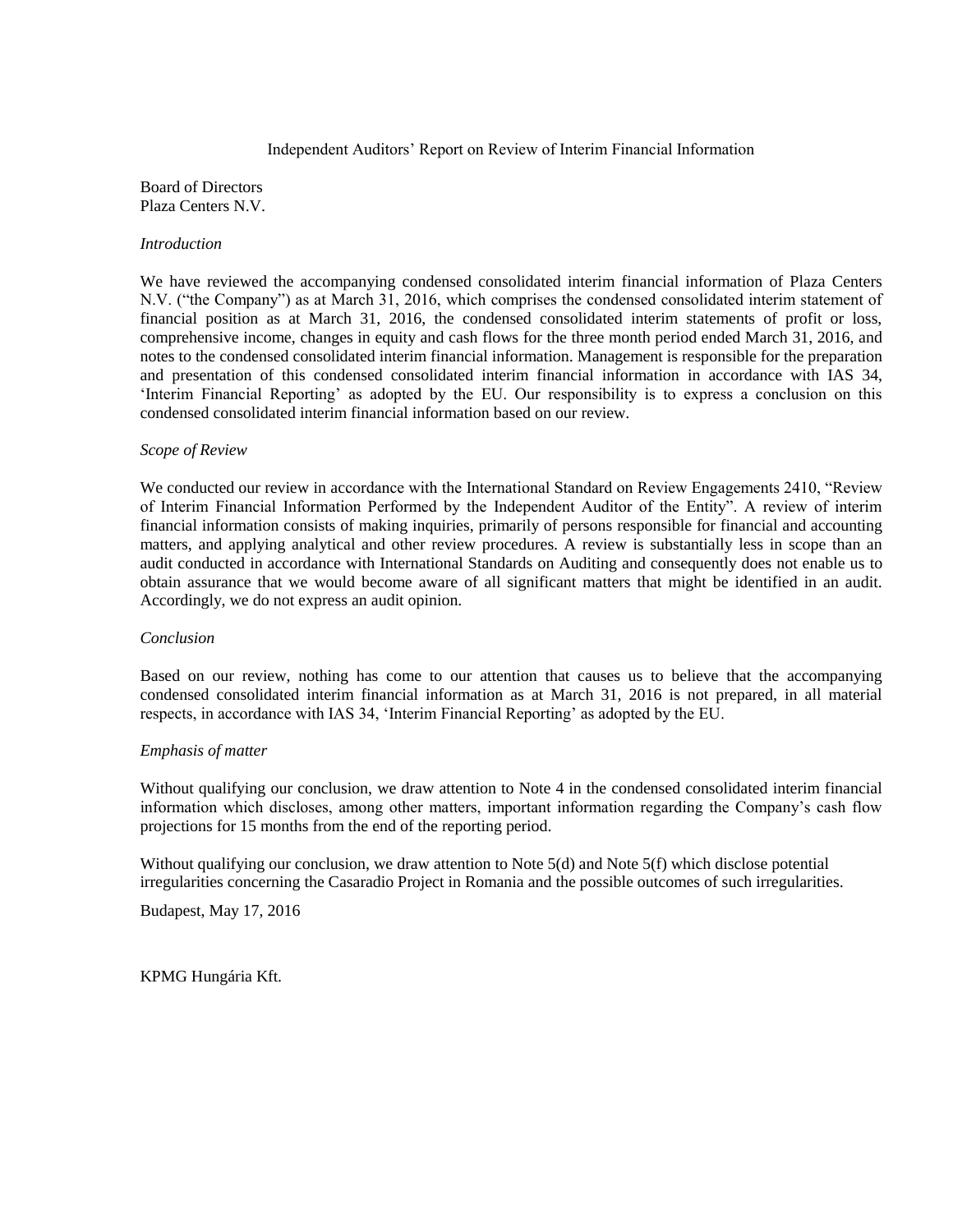# **Plaza Centers N.V. Condensed consolidated interim statement of financial position**

|                                                         |             | March 31,        | December 31,    |
|---------------------------------------------------------|-------------|------------------|-----------------|
|                                                         |             | 2016             | 2015            |
|                                                         |             | $\epsilon$ '000  | $\epsilon$ '000 |
|                                                         | <b>Note</b> | <b>Unaudited</b> | <b>Audited</b>  |
| <b>ASSETS</b>                                           |             |                  |                 |
| Cash and cash equivalents                               |             | 8,427            | 15,659          |
| Restricted bank deposits                                |             | 5,267            | 4,774           |
| Trade receivables                                       | 12(a)       | 10,777           | 1,654           |
| Other receivables                                       |             | 1,382            | 1,350           |
| Prepayments and advances                                |             | 186              | 196             |
| <b>Total current assets</b>                             |             | 26,039           | 23,633          |
|                                                         |             |                  |                 |
| Trading property                                        | 6,12(a,b)   | 309,912          | 317,758         |
| Equity accounted investees                              |             | 40,232           | 40,608          |
| Loan to equity accounted investees                      |             | 3,938            | 4,298           |
| Property and equipment                                  |             | 2,447            | 2,480           |
| Related parties receivables                             | 11          | 2,848            | 2,828           |
| Deferred taxes                                          |             | 167              | 406             |
| <b>Total non-current assets</b>                         |             | 359,544          | 368,378         |
| <b>Total assets</b>                                     |             | 385,583          | 392,011         |
|                                                         |             |                  |                 |
| <b>LIABILITIES AND SHAREHOLDERS' EQUITY</b>             |             |                  |                 |
| Interest bearing loans from banks                       |             | 31,717           | 31,891          |
| Debentures at amortized cost                            | 4,9         | 76,653           | 79,564          |
| Trade payables                                          |             | 1,785            | 2,223           |
| Related parties liabilities                             |             | 174              | 109             |
| Derivatives                                             |             | 396              | 436             |
| Other liabilities                                       |             | 7,314            | 7,045           |
| <b>Total current liabilities</b>                        |             | 118,039          | 121,268         |
| <b>Non-current liabilities</b>                          |             |                  |                 |
| Interest bearing loans from banks                       |             | 69,924           | 70,621          |
| Debentures at amortized cost                            | 4,9         | 107,992          | 102,025         |
| Provisions                                              |             | 14,911           | 14,911          |
| Derivatives                                             |             | 364              | 318             |
| <b>Total non-current liabilities</b>                    |             | 193,191          | 187,875         |
|                                                         |             |                  |                 |
| <b>Equity</b>                                           |             |                  |                 |
| Share capital                                           |             | 6.856            | 6,856           |
| Translation reserve                                     |             | (28, 296)        | (27, 418)       |
| Capital reserve due to transaction with Non-controlling |             |                  |                 |
| interests                                               |             | (20,706)         | (20,706)        |
| Other reserves                                          |             | 35,376           | 35,376          |
| Share premium                                           |             | 282,596          | 282,596         |
| <b>Retained losses</b>                                  |             | (202, 239)       | (194, 602)      |
| Equity attributable to owners of the Company            |             | 73,587           | 82,102          |
| Non-controlling interests                               |             | 766              | 766             |
| <b>Total equity</b>                                     |             | 74,353           | 82,868          |
| <b>Total equity and liabilities</b>                     |             | 385,583          | 392,011         |
|                                                         |             |                  |                 |

#### **May 17, 2016**

**Date of approval of the** *Dori Keren**David Dekel***<br>
<b>EXECUTE: David Dekel**<br> **David Dekel**<br> **David Dekel**<br> **David Dekel**<br> **Director and Chairma** 

**financial statements Acting Chief Executive officer Director and Chairman of the Audit Committee**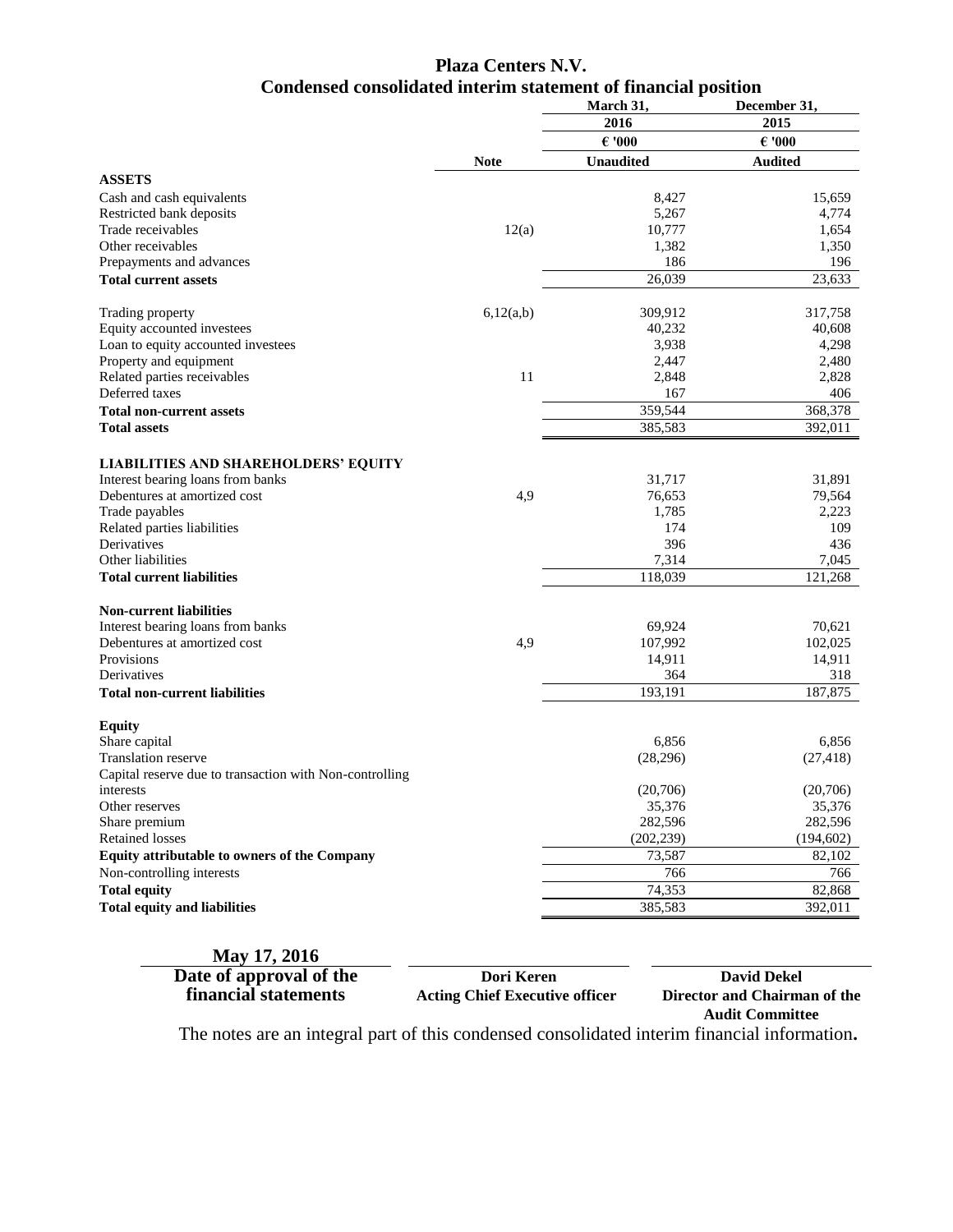# **Plaza Centers N.V. Condensed consolidated interim statement of profit or loss**

|                                                                         |             |                  | For the three months<br>ended March 31, |
|-------------------------------------------------------------------------|-------------|------------------|-----------------------------------------|
|                                                                         |             | 2016             | 2015                                    |
|                                                                         |             | $\epsilon$ '000  | $\epsilon$ '000                         |
|                                                                         | <b>Note</b> | <b>Unaudited</b> | <b>Unaudited</b>                        |
| Revenue from disposal of Trading Property                               | 12(a)       | 9,632            |                                         |
| Rental income                                                           |             | 4,524            | 5,291                                   |
| Revenues from entertainment centers                                     |             |                  | 219                                     |
|                                                                         |             | 14,156           | 5,510                                   |
| Cost of Trading Property disposed                                       | 12(a)       | (9,632)          |                                         |
| Cost of operations                                                      |             | (1, 424)         | (1,907)                                 |
| Cost of operations – entertainment centers                              |             |                  | (315)                                   |
| Loss from disposal of Trading property SPV                              | 12(a)       | (355)            |                                         |
| <b>Gross profit</b>                                                     |             | 2,745            | 3,288                                   |
|                                                                         |             |                  |                                         |
| Write-down of Trading Property                                          |             | (23)             | (212)                                   |
| Share in results of equity-accounted investees, net of tax              |             | 569              | (176)                                   |
| Administrative expenses                                                 |             | (1, 542)         | (1, 810)                                |
| Other income                                                            |             | 362              | 1,960                                   |
| Other expenses                                                          |             | (182)            | (583)                                   |
| <b>Results from operating activities</b>                                |             | 1,929            | 2,467                                   |
| Finance income                                                          |             | 3,592            | 1,417                                   |
| Finance costs                                                           |             | (12,900)         | (21, 338)                               |
| Net finance costs                                                       |             | (9,308)          | (19, 921)                               |
| Loss before income tax                                                  |             | (7,379)          | (17, 454)                               |
| Income tax expense                                                      |             | (258)            | (224)                                   |
| Loss for the period                                                     |             | (7,637)          | (17,678)                                |
| Loss attributable to:                                                   |             |                  |                                         |
| Owners of the Company                                                   |             | (7,637)          | (17,678)                                |
| <b>Earnings per share</b><br>Basic and diluted loss per share (in EURO) |             | (0.01)           | (0.03)                                  |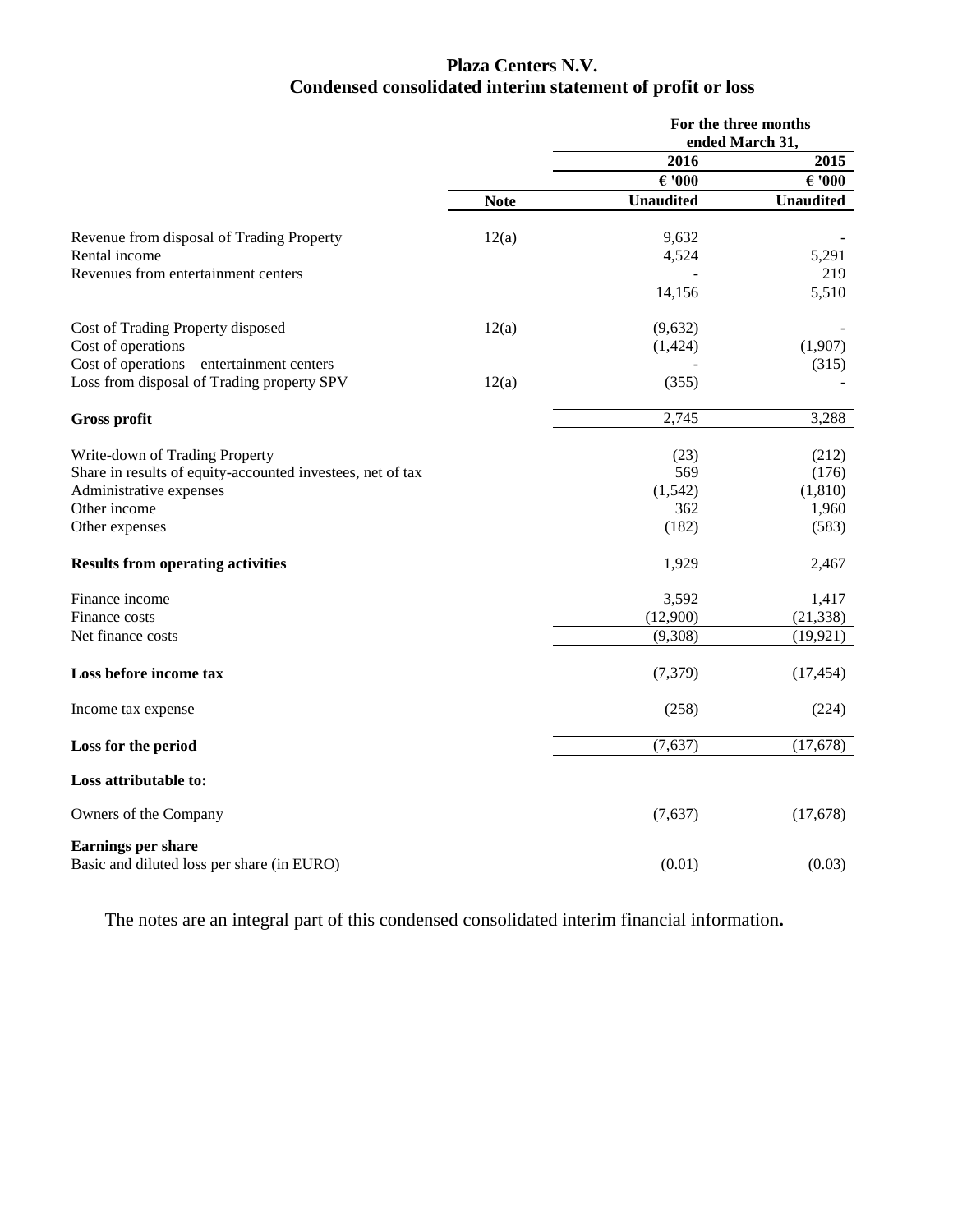# **Plaza Centers N.V. Condensed consolidated interim statement of comprehensive income**

|                                                                       | For the three months<br>ended March 31, |                  |  |
|-----------------------------------------------------------------------|-----------------------------------------|------------------|--|
|                                                                       | 2016                                    | 2015             |  |
|                                                                       | $\epsilon$ '000                         | $\epsilon$ '000  |  |
|                                                                       | <b>Unaudited</b>                        | <b>Unaudited</b> |  |
| Loss for the period                                                   | (7,637)                                 | (17,678)         |  |
| Other comprehensive income                                            |                                         |                  |  |
| Items that are or may be reclassified subsequently to profit or loss: |                                         |                  |  |
| Foreign currency translation differences - foreign operation (Equity  |                                         |                  |  |
| accounted investees)                                                  | (878)                                   | 3,935            |  |
| Foreign currency translation differences - foreign operation (trading |                                         |                  |  |
| property)                                                             |                                         | 1,077            |  |
| Other comprehensive income (loss) for the period, net of income tax   | (878)                                   | 5,012            |  |
| Total comprehensive loss for the period, net of tax                   | (8,515)                                 | (12,666)         |  |
| Total comprehensive income (loss) attributable to:                    |                                         |                  |  |
| Owners of the Company                                                 | (8,515)                                 | (12,760)         |  |
| Non-controlling interests                                             |                                         | 94               |  |
|                                                                       |                                         |                  |  |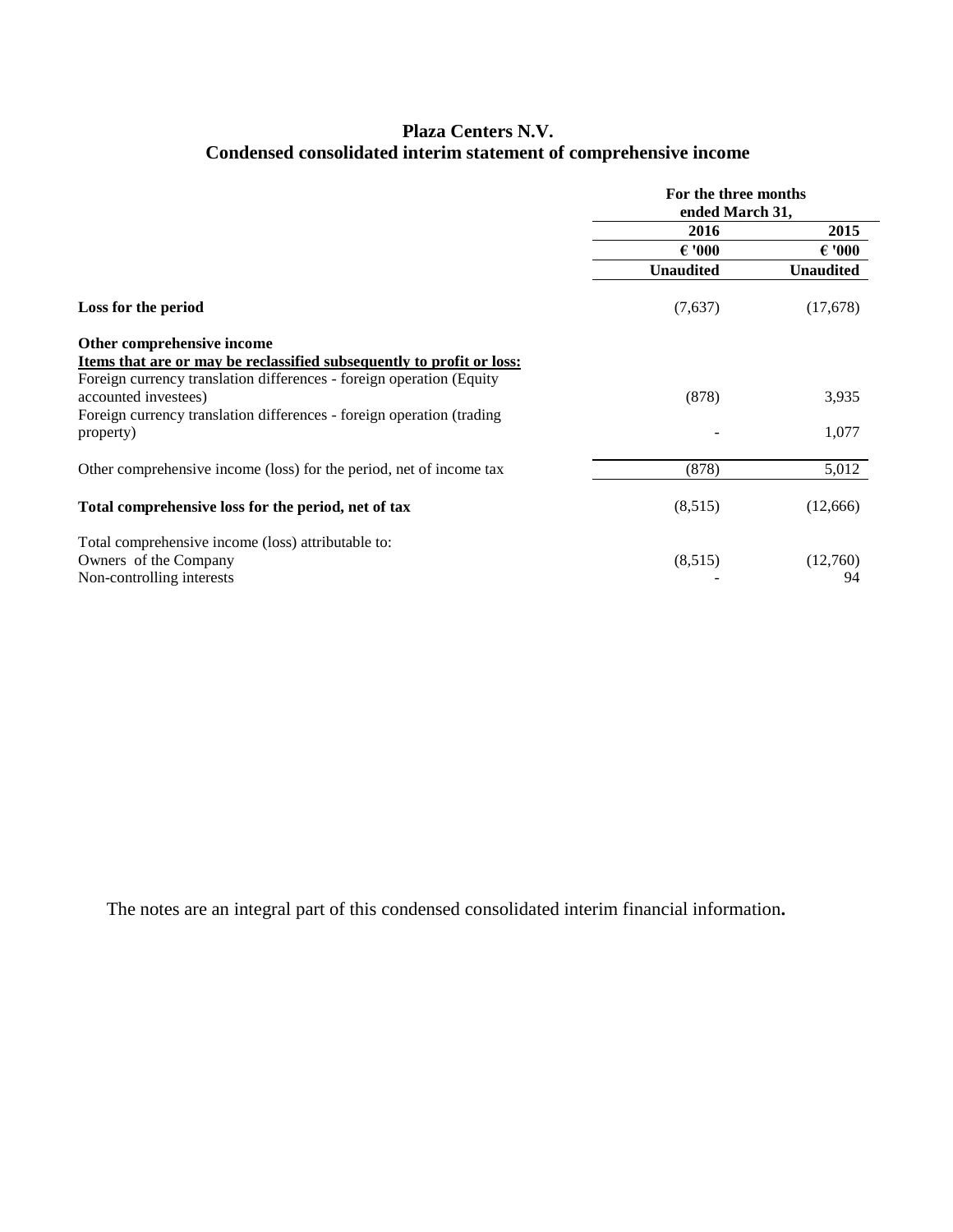|                                                               | <b>Plaza Centers N.V.</b> |  |
|---------------------------------------------------------------|---------------------------|--|
| Condensed consolidated interim statement of changes in equity |                           |  |

|                                              |                         |                          |                              |                                      | <b>Attributable to owners of the Company</b>                                                                             |                           |              |                                         |                        |
|----------------------------------------------|-------------------------|--------------------------|------------------------------|--------------------------------------|--------------------------------------------------------------------------------------------------------------------------|---------------------------|--------------|-----------------------------------------|------------------------|
|                                              | <b>Share</b><br>capital | <b>Share</b><br>Premium  | Other<br>capital<br>reserves | <b>Translation</b><br><b>Reserve</b> | Capital reserve<br>from acquisition of<br>Non-controlling<br>interests without a<br>change in control<br>$\epsilon$ '000 | <b>Retained</b><br>losses | <b>Total</b> | Non-<br>controlling<br><i>interests</i> | <b>Total</b><br>equity |
| Balance at December 31, 2015 (audited)       | 6,856                   | 282,596                  | 35,376                       | (27, 418)                            | (20,706)                                                                                                                 | (194, 602)                | 82,102       | 766                                     | 82,868                 |
| Total comprehensive loss                     |                         | $\overline{\phantom{a}}$ |                              | (878)                                |                                                                                                                          | (7,637)                   | (8,515)      | $\overline{\phantom{m}}$                | (8,515)                |
| <b>Balance at March 31, 2016 (unaudited)</b> | 6,856                   | 282,596                  | 35,376                       | (28, 296)                            | (20,706)                                                                                                                 | (202, 239)                | 73,587       | 766                                     | 74,353                 |
| Balance at December 31, 2014 (audited)       | 6,856                   | 282,596                  | 35,340                       | (36,699)                             | (20,706)                                                                                                                 | (148, 486)                | 118,901      | 672                                     | 119,573                |
| Total comprehensive loss                     |                         |                          |                              | 4,918                                | $\overline{\phantom{0}}$                                                                                                 | (17, 678)                 | (12,760)     | 94                                      | (12, 666)              |
| <b>Balance at March 31, 2015 (unaudited)</b> | 6,856                   | 282,596                  | 35,340                       | (31,781)                             | (20,706)                                                                                                                 | (166, 164)                | 106,141      | 766                                     | 106,907                |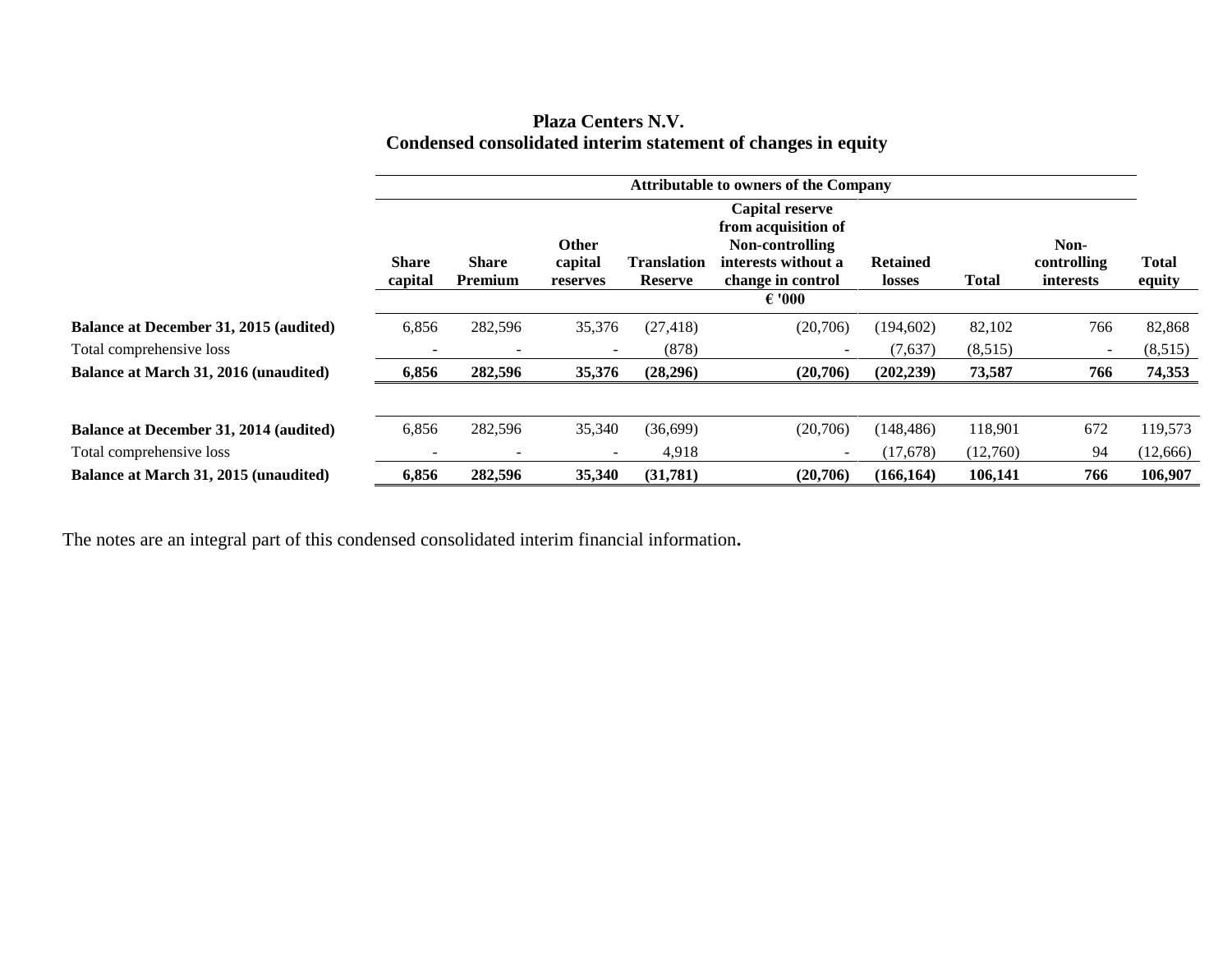# **Plaza Centers N.V. Condensed consolidated interim statement of cash flows**

|                                                                           | For the three months<br>ended March 31, |                  |
|---------------------------------------------------------------------------|-----------------------------------------|------------------|
|                                                                           | 2016                                    | 2015             |
|                                                                           | $\epsilon$ '000                         | $\epsilon$ '000  |
|                                                                           | <b>Unaudited</b>                        | <b>Unaudited</b> |
| <b>Cash flows from operating activities</b>                               |                                         |                  |
| Loss for the period                                                       | (7,637)                                 | (17,678)         |
| Adjustments necessary to reflect cash flows used in operating activities: |                                         |                  |
| Depreciation and impairment of property and equipment                     | 22                                      | 68               |
| Net finance costs                                                         | 9,308                                   | 19,921           |
| Share of profit of equity-accounted investees, net of tax                 | (569)                                   | 176              |
| Income tax expense                                                        | 258                                     | 224              |
|                                                                           | 1,382                                   | 2,711            |
| Changes in:<br>Trade receivables                                          | (4)                                     | (197)            |
| Other accounts receivable                                                 | (42)                                    | 220              |
| Trading property                                                          | (685)                                   | 340              |
| Equity accounted investees - net investments                              | 427                                     | 431              |
| Trade payables                                                            | (438)                                   | (335)            |
| Other liabilities and related parties liabilities                         | (524)                                   | (1,689)          |
|                                                                           | (1,266)                                 | (1,230)          |
| Interest received                                                         |                                         |                  |
|                                                                           | 5<br>(4,018)                            | 151              |
| Interest paid<br>Taxes paid                                               |                                         | (1,931)<br>(3)   |
|                                                                           | (19)                                    |                  |
| Net cash used in operating activities                                     | (3,916)                                 | (302)            |
| <b>Cash flows from investing activities</b>                               |                                         |                  |
| Purchase of property and equipment                                        |                                         | (17)             |
| Proceeds from selling fixed assets                                        | 12                                      |                  |
| Purchase of held for trading marketable debt securities                   |                                         | (674)            |
| Net cash from (used in) investing activities                              | 12                                      | (691)            |
| <b>Cash flows from financing activities</b>                               |                                         |                  |
| Cash inflow from foreign exchange derivatives                             | 257                                     | 1,350            |
| Changes in restricted cash                                                | (493)                                   | (2,505)          |
| Repayment of debentures at amortized cost                                 | (2,221)                                 |                  |
| Repayment of interest bearing loans from banks                            | (871)                                   | (1,633)          |
| Net cash used in financing activities                                     | (3,328)                                 | (2,788)          |
| Decrease in cash and cash equivalents                                     | (7,232)                                 | (3,781)          |
| Cash and cash equivalents at 1 of January                                 | 15,659                                  | 33,363           |
| Effect of exchange rate fluctuations on cash held                         |                                         | 231              |
| Cash and cash equivalents at 31 of March                                  | 8,427                                   | 29,813           |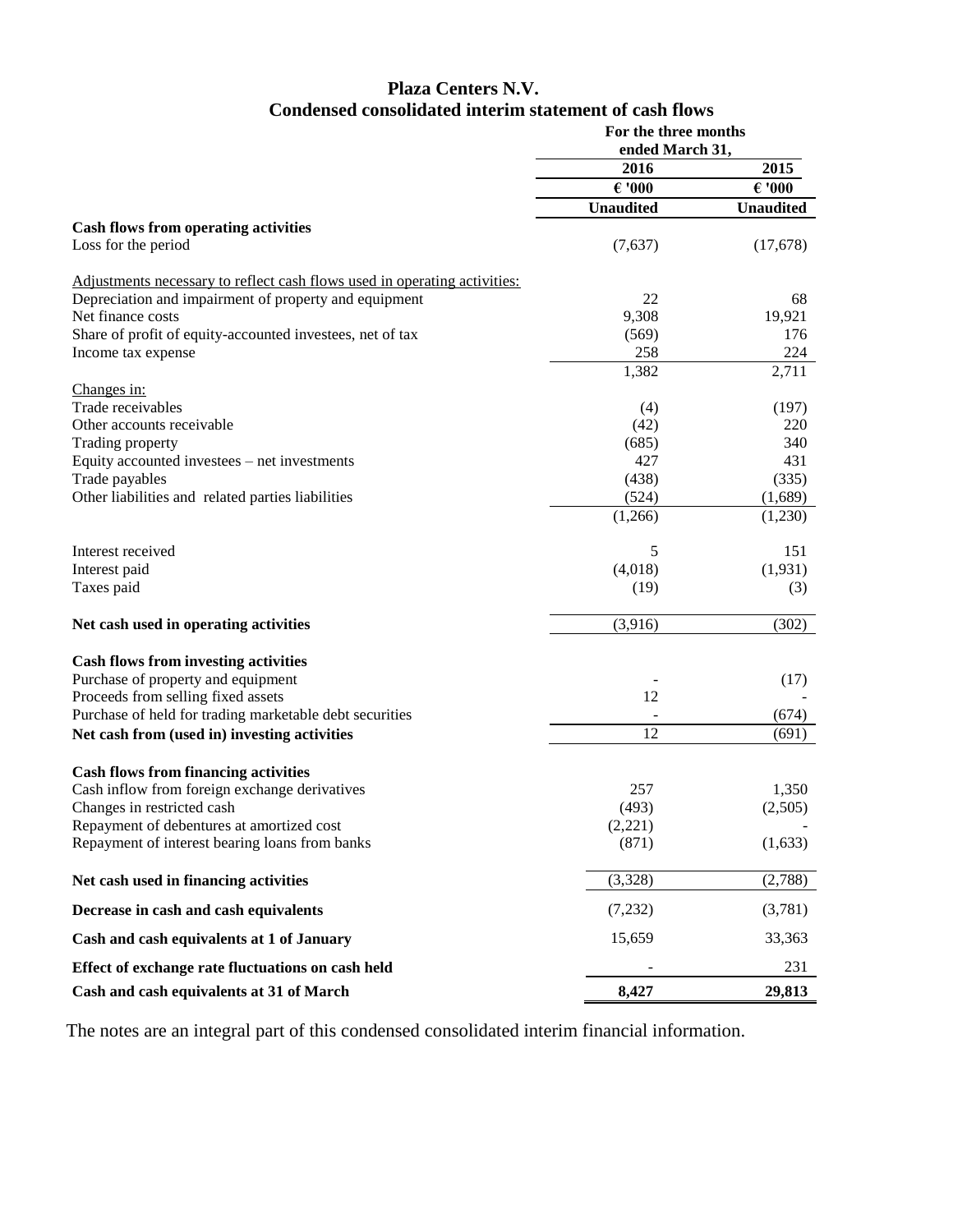# **Plaza Centers N.V. Notes to the condensed consolidated interim financial information**

### **1. Reporting entity**

Plaza Centers N.V. ("the Company") was incorporated and is registered in the Netherlands. The Company's registered office is at Prins Hendrikkade 48-S, 1012 AC, Amsterdam, the Netherlands. The Company conducts its activities in the field of establishing, operating and selling of shopping and entertainment centers, as well as other mixed-use projects (retail, office, residential) in Central and Eastern Europe (starting 1996) and India (from 2006).

The Company is listed on the Main Board of the London Stock Exchange ("LSE"), the Warsaw Stock Exchange ("WSE") and the Tel Aviv Stock Exchange ("TASE").

The Company's immediate parent company is Elbit Ultrasound (Luxembourg) B.V. / S.à r.l. ("EUL"), which holds 44.9% of the Company's shares, as at the end of the reporting period. The Company regards Elbit Imaging Limited ("EI") as the ultimate parent company.

The condensed consolidated interim financial information of the Company as at March 31, 2016 and for the three months then ended comprise the Company and its subsidiaries (together referred to as the "Group") and the Group's interests in joint ventures.

The consolidated financial statements of the Group as at and for the year ended December 31, 2015 are available on the Company's website [\(www.plazacenters.com\)](http://www.plazacenters.com/) and also upon request from the Company's registered office.

During the three months period ended March 31, 2016, no changes occurred in the Company's holdings, with the exceptions, as described in notes 12(a) of this report.

#### **2. Basis of accounting**

This condensed consolidated interim financial information has been prepared in accordance with IAS 34 *Interim Financial Reporting,* as adopted by the EU*.* It does not include all of the information required for a complete set of IFRS financial statements, and should be read in conjunction with the annual Consolidated Financial Statements of the Group as at and for the year ended December 31, 2015.

However, selected explanatory notes are included to explain events and transactions that are significant to an understanding of the changes in the Group's financial position and performance since the last annual consolidated financial statements as at and for the year ended December 31, 2015.

This condensed consolidated interim financial information was authorized for issue by the Company's Board of Directors on May 17, 2016.

#### **3. Use of judgements and estimates**

In preparing this condensed consolidated interim financial information, management has made judgements, estimates and assumptions that affect the application of accounting policies and the reported amounts of assets and liabilities, income and expense. Actual results may differ from these estimates.

In preparing this condensed consolidated interim financial information, the significant judgments made by management in applying the Group's accounting policies and the key sources of estimation uncertainty were principally the same as those that applied to the consolidated financial statements as at and for the year ended December 31, 2015. Refer also to note 4 below for significant estimations performed.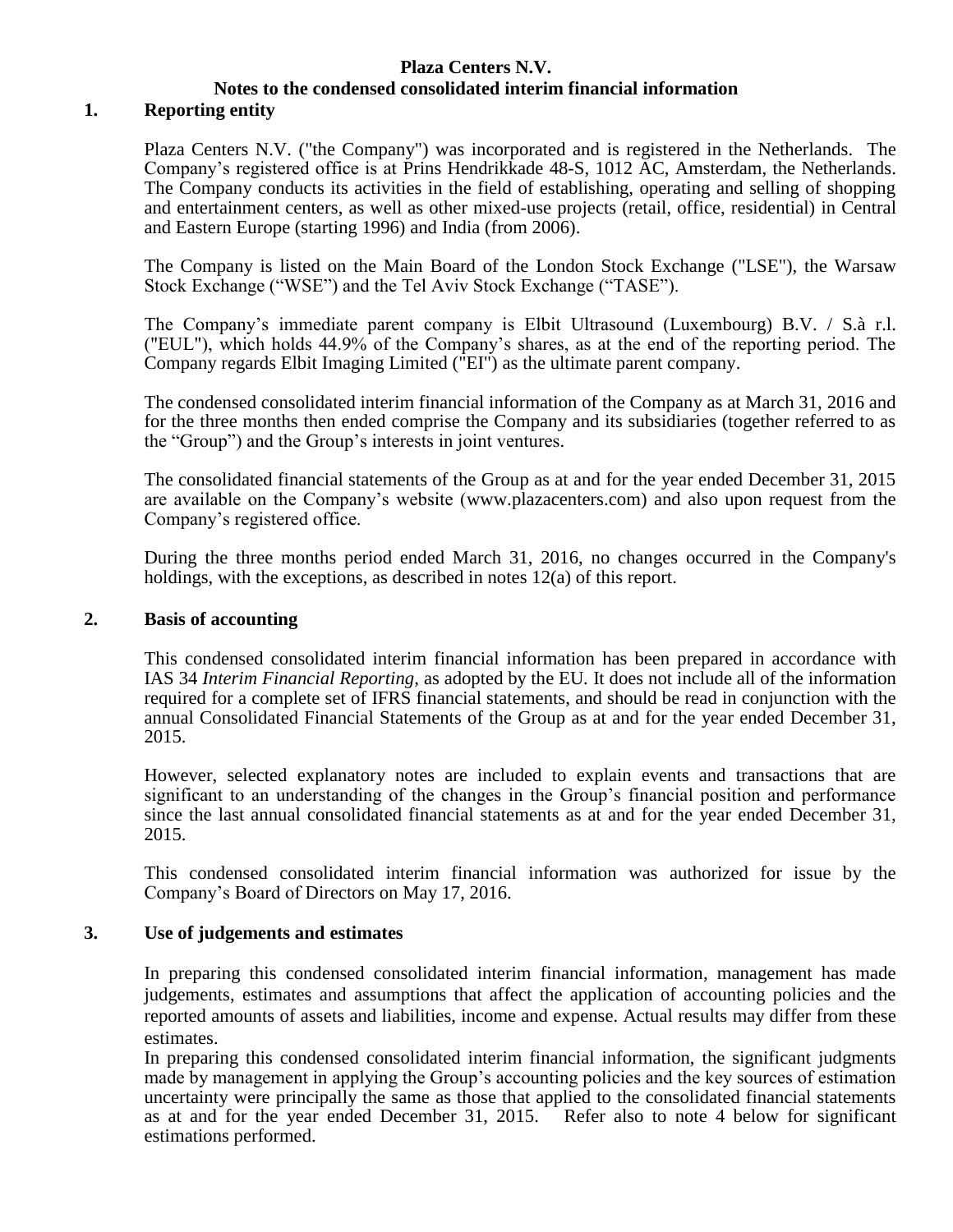#### **Notes to the condensed consolidated interim financial information**

#### **4. Financial position of the Company**

The condensed consolidated interim financial information have been prepared on a going concern basis, which assumes that the Group will be able to meet the mandatory repayment terms of banking facilities and it's debentures. Following the closing of the Company's restructuring plan ("the Plan" in this note), the Company's condensed consolidated interim financial information included liabilities to bondholder's in the aggregate principal amount of EUR 197 million. The following table sets forth the cash flows forecast of the Company until mid-2017 in order to achieve the abovementioned repayments, as they fall due.

According to the Plan, if until December 1, 2016 the Company manages to repay its principal of debentures in the amount of NIS 434 million (EUR 99 million), then the remaining principal payments shall be deferred for an additional year ("the Deferral"). Since the Plan entered into effect, until March 31, 2016, the Company has repaid circa NIS 98 million (EUR 21 million) out of the debentures. The remaining NIS 336 million (EUR 78 million) of the bonds principal (through selling of its assets), together with the interest of approximately EUR 10 million are still to be paid up to December 1, 2016, if the Company is to achieve the abovementioned condition in the Plan.

Since part of the series B debentures are held in treasury (refer to note 12(c)), the total required net principal repayment in 2016 in order to achieve the Deferral is NIS 329 million (EUR 76.7 million). As the Company's primary objective is to obtain the Deferral, it has therefore reclassified this minimum net amount to current liabilities. The scenario below reflects the Company's approved business plan until June 30, 2017:

|                                                                    | <b>Expected cash flow (in MEUR)</b>                   |                                           |  |
|--------------------------------------------------------------------|-------------------------------------------------------|-------------------------------------------|--|
|                                                                    | In the nine months ending<br><b>December 31, 2016</b> | In the six months<br>ending June 30, 2017 |  |
| Opening balance of consolidated cash (1)                           | 23                                                    | 37                                        |  |
| Sources of cash during the period                                  |                                                       |                                           |  |
| Net proceeds from disposal of operating shopping centers (2)       | 89                                                    |                                           |  |
| Proceeds from disposal of plots held (3)                           | 53                                                    | 15                                        |  |
| Net operating income from shopping centers (4)                     | 10                                                    |                                           |  |
| Total sources expected                                             | 175                                                   | 53                                        |  |
| Uses of cash during the period                                     |                                                       |                                           |  |
| Principal repayment of debentures, net (5)                         | (106)                                                 | (11)                                      |  |
| Interest repayment of debentures, net                              | (10)                                                  | (3)                                       |  |
| Investment in projects under construction (6)                      | (12)                                                  | (1)                                       |  |
| Repayment of bank facilities in subsidiaries (principal +interest) | (6)                                                   | (1)                                       |  |
| General and administrative expenses                                | (4)                                                   | (3)                                       |  |
| Total uses expected                                                | (138)                                                 | (19)                                      |  |
| Closing balance of consolidated cash (7)                           | 37                                                    | 34                                        |  |

- (1) Opening balance as appeared in this condensed interim consolidated statement of financial position, including restricted cash (which will be released upon the disposal of the operating shopping centers) as well as EUR 9.4 million of receivables obtained in respect of the Liberec project (refer to note  $12(a)$ ).
- (2) 2016 Expected net payment from the selling of three shopping centers (Riga, Suwalki and Torun).
- (3) 2016 The Company expects extensive disposal of it plots held in CEE and in India. Main 2016 disposal are expected in India and Serbia. 2017 – Main disposal is due to India.
- (4) As the operating shopping centers are to be disposed of in 2016, in 2017 Net Operating Income is generated from the Belgrade Plaza (Visnijcka) shopping center to be opened in the first half of 2017.
- (5) 2016 This reflects the gross amount of EUR 108 million to be paid based on forecast disposal proceeds, net of the expected repayment on treasury bonds held in the amount of EUR 2 million.
- (6) 2016 Main investment in Belgrade Plaza (Visnijcka project) and in Timisoara project (Romania).
- (7) 2016 Immaterial restricted cash amounts. 2017 Including restricted cash in Visnjicka of EUR 3 million.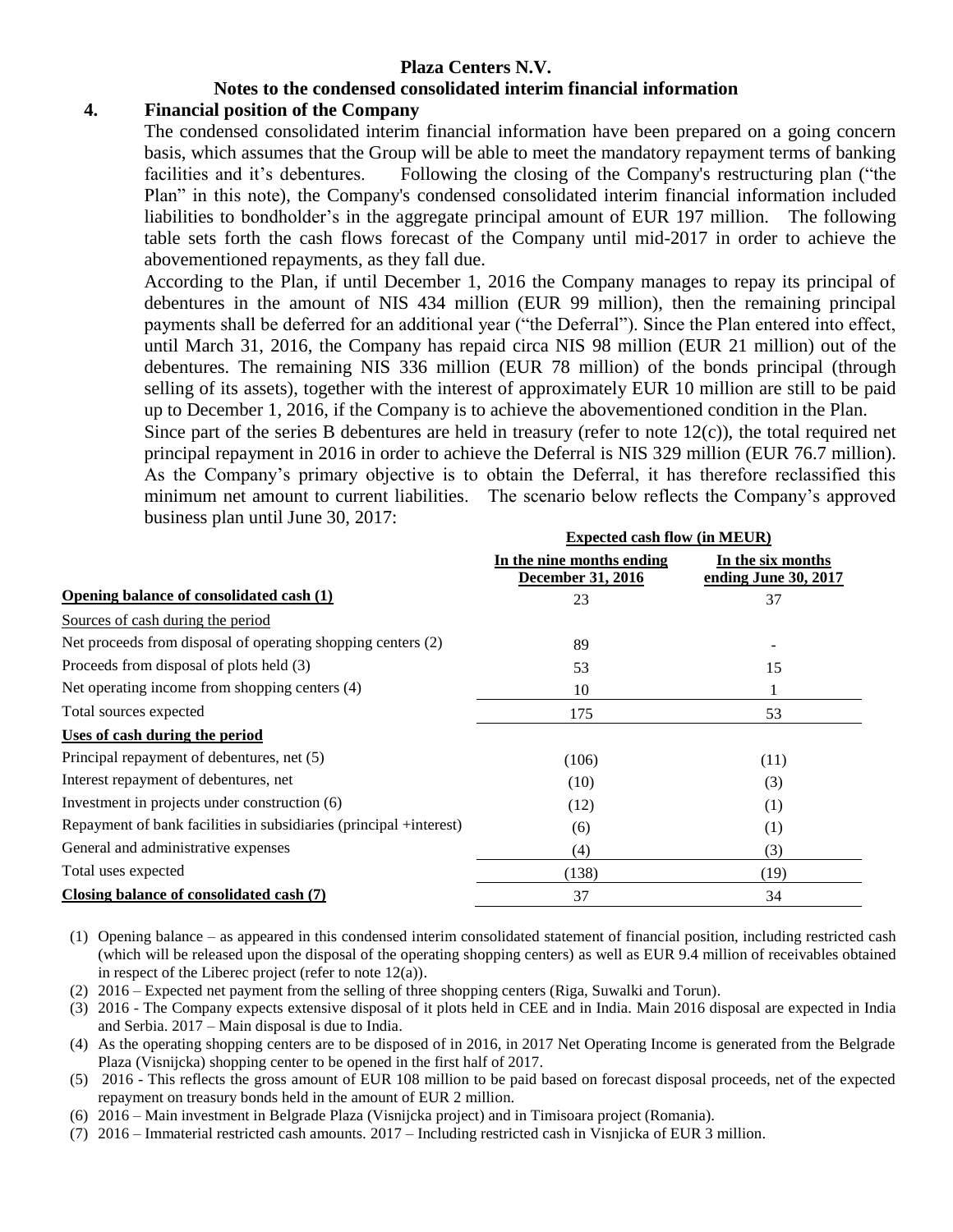# **Notes to the condensed consolidated interim financial information**

# **4. Financial position of the Company (cont.)**

It should be noted, that the projected cash flow is based on the Company's forward-looking plans, assumptions, estimations, predictions and evaluations which rely on the information known to the Company at the time of the approval of this condensed consolidated interim financial information (collectively, the "Assumptions").

The materialization, occurrence, consummation and execution of the events and transactions and of the assumptions on which the projected cash flow is based, including with respect to the proceeds and timing thereof, although probable, are not certain and are subject to factors beyond the Company's control as well as to the consents and approvals of third parties and certain risks factors. Therefore, delays in the realization of the Company's assets and investments or realization at lower price than expected by the Company's, as well as any other deviation from the Company's Assumptions, could have an adverse effect on the Company's cash flows and the Company's ability to service its indebtedness in a timely manner. If the Company is unable to repay cumulative NIS 434 million (EUR 99 million) by December 1, 2016, then the minimum required principal repayment due December 31, 2016 will be NIS 57 million (EUR 13.3 million), plus 75% of the net proceeds from sales of trading properties, which will be paid through the net cash generated out of the disposal program summarized above

### **5. Casa radio note**

### a. General

In 2006 the Company entered into an agreement according to which it acquired 75% interest in a company ("Project SPV") which under a Public-Private Partnership agreement ("PPP") with the Government of Romania is to develop the Casa radio site in central Bucharest ("Project"). After signing the PPP agreement, the Company holds indirectly 75% of the shares in the Project SPV, the remaining 25% are held by the Romanian authorities (15%) and another third party (10%).

As part of the PPP, the Project SPV was granted with development and exploitation rights in relation to the site for a period of 49 years, starting December 2006. As part of its obligations under the PPP, the Project SPV has committed to construct a Public Authority Building ("PAB") measuring approximately 11.000 square meters for the Romanian Government at its own cost.

Large scale demolition, design and foundation works were performed on the construction site which amounted to circa EUR 85 million until 2010, when current construction and development were put on hold due to lack of progress in the renegotiation of the PPP Contract with the Authorities (refer to point c below) and the Global financial crisis. These circumstances (and mainly the avoidance of the Romanian Authorities to deal with the issues specified below) caused the Project SPV to not meet the development timeline of the Project, as specified in the PPP. However, the Company is in the opinion that it has sufficient justifications for the delays in this timeline, as generally described below.

# b. Obtaining of the Detailed Urban Plan ("PUD") permit

The Project SPV obtained the PUD related to this project in September 2012. Furthermore, on 13 December 2012, the Court took note of the waiver of the claim submitted by certain plaintiffs and rejected the litigation aiming to cancel the approval of the Zonal Urban Plan ("PUZ") related to the Project. The court decision is irrevocable.

As the PUD is based on the PUZ, the risk that the PUD would be cancelled as a result of the cancellation of the PUZ was removed following the date when the PUZ was cleared in court on December 13, 2012.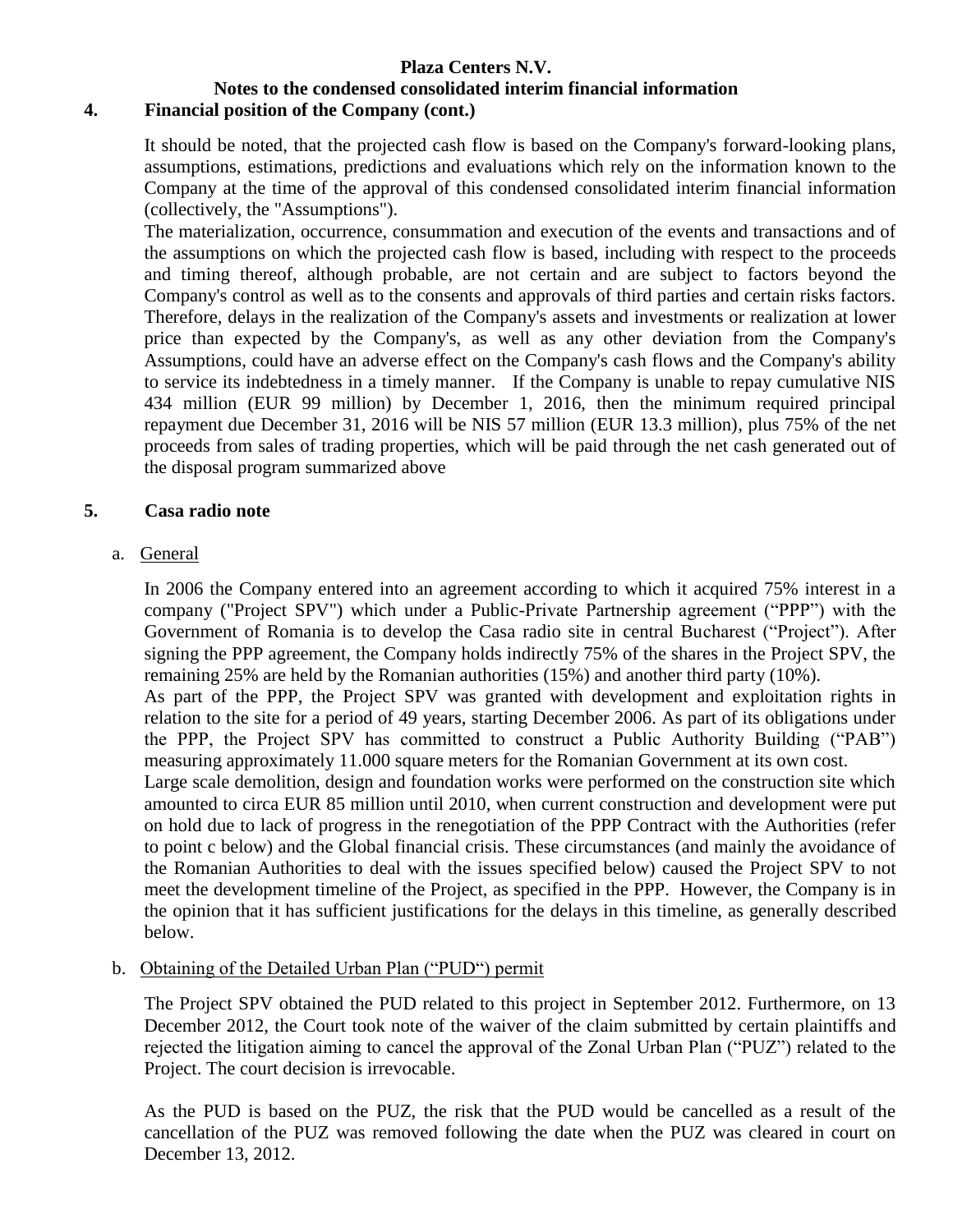# **Notes to the condensed consolidated interim financial information**

### **5. Casa radio note (cont.)**

c. Discussions with Authorities on construction time table deferral

As a result of point b above, following the Court decision, the Project SPV was required to submit a request for building permits within 60 days from the approval date of the PUZ/PUD and commence development of its project within 60 days after obtaining the building permit.

However, due to substantial differences between the approved PUD and stipulations in the PPP Contract as well as changes in the EU directives concerning buildings used by Public Authorities, and in order to ensure a construction process that will be adjusted to current market conditions, the Project SPV started preliminary discussions with the Romanian Authorities (which are both shareholders of the Project SPV and a party to the PPP) regarding the future development of the project.

The Project SPV also officially notified the Romanian Authorities its wish to renegotiate the existing PPP contract on items such as time table, structure and milestones (e.g., the construction of the Public Authority Building ("PAB"), whose' estimated costs are provisioned for in this interim financial information- refer to paragraph e below). The Company estimates that although there is no formal obligation from the Romanian Authorities to renegotiate the PPP agreement, such obligation is expressly provided for the situation when extraordinary economic circumstances arise.

#### d. Co-operation with the Romanian Authorities re potential irregularities

The Board and Management have become aware of certain issues with respect to certain agreements that were executed in the past in connection with the Project. In order to address this matter, the Board has appointed the chairman of the Audit Committee to investigate the matters internally and have also appointed independent law firms to perform an independent review of the matters raised. The Company has approached and is co-operating fully with the relevant Romanian Authorities regarding the matters that have come to its attention and it has submitted its findings to the Romanian Authorities. As this process is still on-going, the Company in unable to comment on any details related to this matter. Management is currently unable to estimate (based on legal advice received) any impact on the carrying value of the Project potentially resulting from this matter.

e. Provision in respect of PAB

As mentioned in point a above, when the Company entered into an agreement to acquire 75% interest in the Project SPV it assumed a commitment to construct the PAB at its own costs for the benefit of the Romanian Government. Consequently, the Company had recorded a provision in the amount of EUR 17.1 million in respect of the construction of the PAB.

The Company utilized the amount of EUR 1.5 million out of this provision, and in 2015 a reduction in the provision in the amount of EUR 0.6 million was performed in order to reflect updated budget changes in respect of the PAB.

Management believes that the current level of provision is an appropriate estimation in the current circumstances. Upon reaching concrete agreements with Authorities, the Company will be able to further update the provision.

#### f. Summary

The circumstances described in subsection a through e above might lead to future claims, penalties, sanctions and/or, in extreme circumstances, termination of the PPP and annulment of the Company's rights in the Project by the Authorities.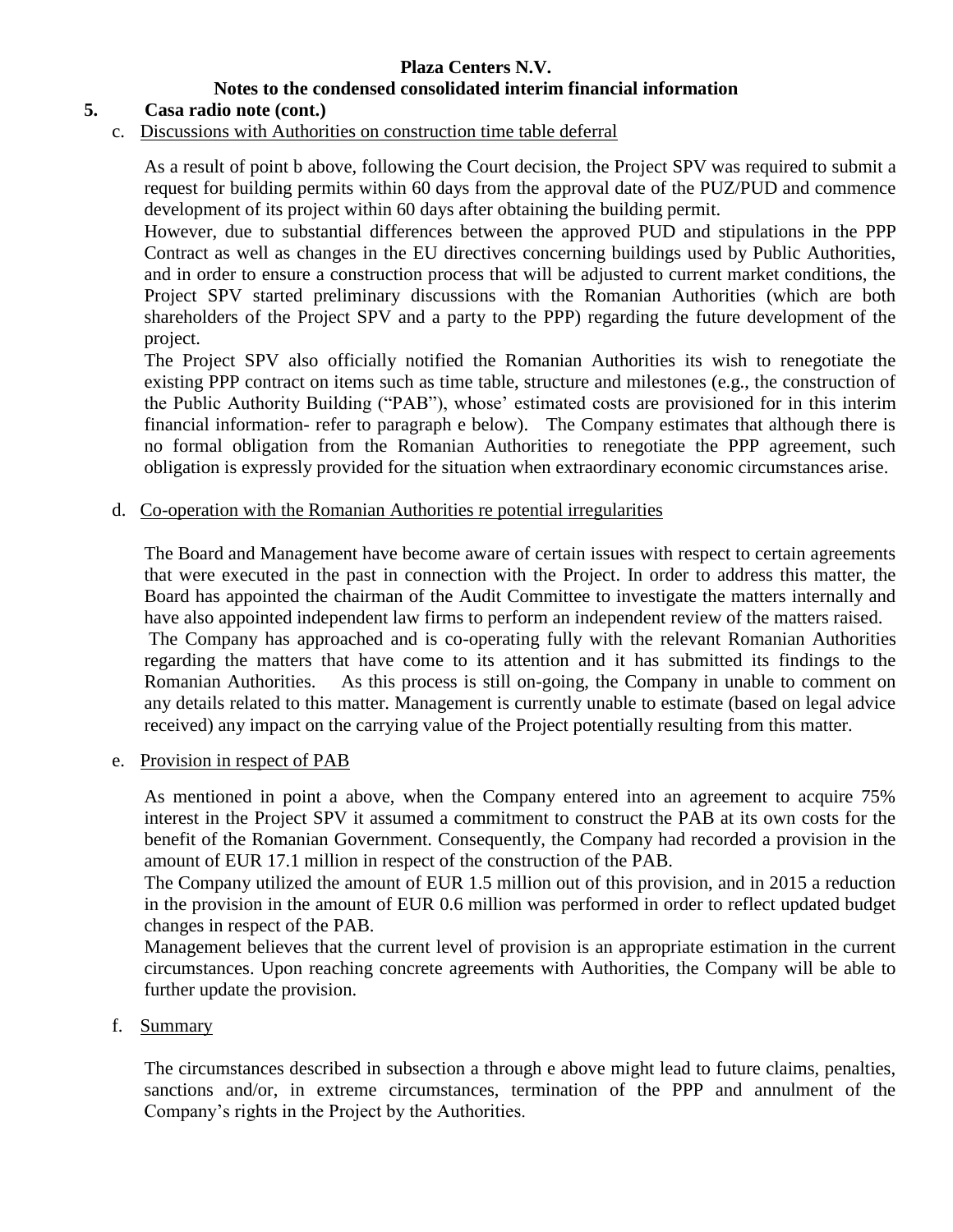# **Notes to the condensed consolidated interim financial information**

#### **6. Significant accounting policies**

The accounting policies applied by the Group in this condensed consolidated interim financial information are the same as those applied by the Group in its consolidated financial statements as at and for the year ended December 31, 2015.

#### **7. Operating segments**

The Group comprises one main geographical segment: CEE. India ceased to be a geographical segment, following the sale of Koregaon park shopping center in 2015. The Group does not have reportable segments by product and services. In presenting information on the basis of geographical segments, segment revenue is based on the revenue resulting from either selling or operating of Trading Property geographically located in the relevant segment. None of the Group's tenants is accounting for more than 10% of the total revenue. Also, no revenue is derived in the Netherlands, where the Company is domiciled. Data regarding the geographical analysis in the three months period ended March 31, 2016 and 2015 is as follows:

|                                                                                            | March 31 |           |
|--------------------------------------------------------------------------------------------|----------|-----------|
|                                                                                            | 2016     | 2015      |
| NOI in CEE $(1)$                                                                           | 4,188    | 4,535     |
| Sale of properties (Liberec – refer to note $12(a)$ )                                      | (355)    |           |
| Income from operation/selling                                                              | 3,833    | 4,535     |
| Net finance costs                                                                          | (1,223)  | (1,379)   |
| Net expenses from operation of other CEE assets (plots)                                    | (187)    | (292)     |
| Other income (expense), net                                                                | 180      | (523)     |
| Write-downs                                                                                | (23)     | (212)     |
| Reportable CEE segment profit before tax                                                   | 2,580    | 2,129     |
| Less - general and administrative                                                          | (1, 542) | (1,810)   |
| Results India                                                                              | (128)    | 135       |
| Unallocated finance costs (Dutch corporate level- mainly debentures<br>finance cost)       | (8,289)  | (17,908)  |
| Loss before income taxes                                                                   | (7, 379) | (17, 454) |
| Income tax expense                                                                         | (258)    | (224)     |
| Loss for the year                                                                          | (7,637)  | (17,678)  |
| Assets and liabilities as at March 31, 2016                                                |          |           |
| Total CEE segment assets                                                                   | 335,380  |           |
| Assets India                                                                               | 24,746   |           |
| Unallocated assets (Mainly Cash and other financial instruments<br>held on Dutch level)    | 25,457   |           |
| <b>Total</b> assets                                                                        | 385,583  |           |
| Segment liabilities                                                                        | 125,709  |           |
| Unallocated liabilities (Mainly debentures)                                                | 185,521  |           |
| <b>Total liabilities</b><br>of which Poland = $FIR 3.0$ million (2015 - $FIR 3.2$ million) | 311,230  |           |

(1) Out of which Poland – EUR 3.0 million (2015 -EUR 3.2 million).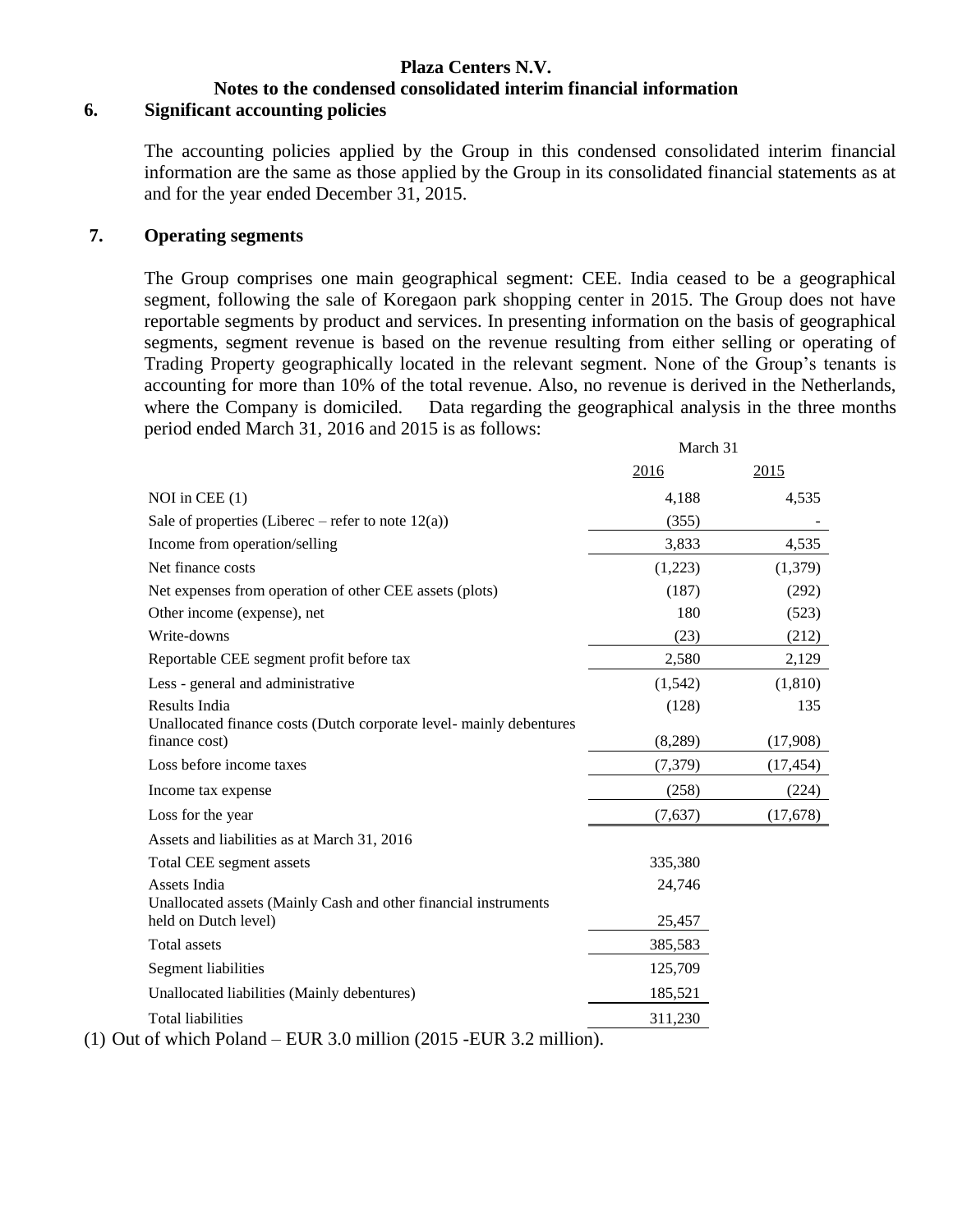# **Notes to the condensed consolidated interim financial information**

## **8. Financial risk management**

During the three months period ended March 31, 2016 there were no changes in the Group's financial risk management. Objectives and policies are consistent with those disclosed in the consolidated financial statements as at and for the year ended December 31, 2015.

### **9. Financial instruments**

## **a. Carrying amounts and fair values**

In respect to the Company's financial instruments assets not presented at fair value, being mostly short term market interest bearing liquid balances, the Company believes that the carrying amount approximates its fair value. In respect of the Company's financial instruments liabilities:

For the Israeli debentures presented at amortized cost, a good approximation of the fair value would be the market quote of the relevant debenture, had they been measured at fair value.

|                                                | <b>Carrying amount</b> |                 | <b>Fair value</b> |                 |
|------------------------------------------------|------------------------|-----------------|-------------------|-----------------|
|                                                | March 31,<br>2016      | <b>December</b> | March 31,<br>2016 | <b>December</b> |
|                                                |                        | 31, 2015        |                   | 31, 2015        |
|                                                |                        | $\epsilon$ 000' |                   |                 |
| <b>Statement of financial position</b>         |                        |                 |                   |                 |
| Debentures at amortized cost – Polish bonds    | 12,730                 | 12,957          | 9.556             | 11,569          |
| Debentures A at amortized cost – Israeli bonds | 59,168                 | 59,072          | 41,238            | 50,172          |
| Debentures B at amortized cost – Israeli bonds | 112,752                | 109,560         | 75,679            | 91,614          |
| Total                                          | 184,645                | 181,589         | 126,473           | 153,355         |

The total contractual liability of the Debentures was EUR 197 million as at March 31, 2016. In respect of most of other non-listed borrowings, as most financing facilities are backed by real estate assets, and they bear floating interest rate, the Company has a basis to believe that the fair value of non-listed borrowings approximates the carrying amount.

#### **b. Fair value hierarchy**

The table below analyses fair value measurements as at March 31, 2016 for financial assets and financial liabilities.These fair value measurements are categorised into different levels in the fair value hierarchy based on the inputs to valuation techniques used. The different levels are defined as follows:

- Level 1: quoted prices (unadjusted) in active markets for identical assets or liabilities that the Group can access at the measurement date.
- Level 2: inputs other than quoted prices included within Level 1 that are observable for the asset or liability, either directly or indirectly.
- Level 3: unobservable inputs for the asset or liability

|                                             |                          | <b>Level</b>    |     |              |  |
|---------------------------------------------|--------------------------|-----------------|-----|--------------|--|
|                                             | <b>Level 1</b>           | <b>Level 2</b>  | 3   | <b>Total</b> |  |
|                                             |                          | $\epsilon$ 000' |     |              |  |
| <b>Short term liabilities</b><br>Derivative | $\overline{\phantom{a}}$ |                 | 396 | 396          |  |
| Long term liabilities<br>Derivative         |                          |                 | 364 | 364          |  |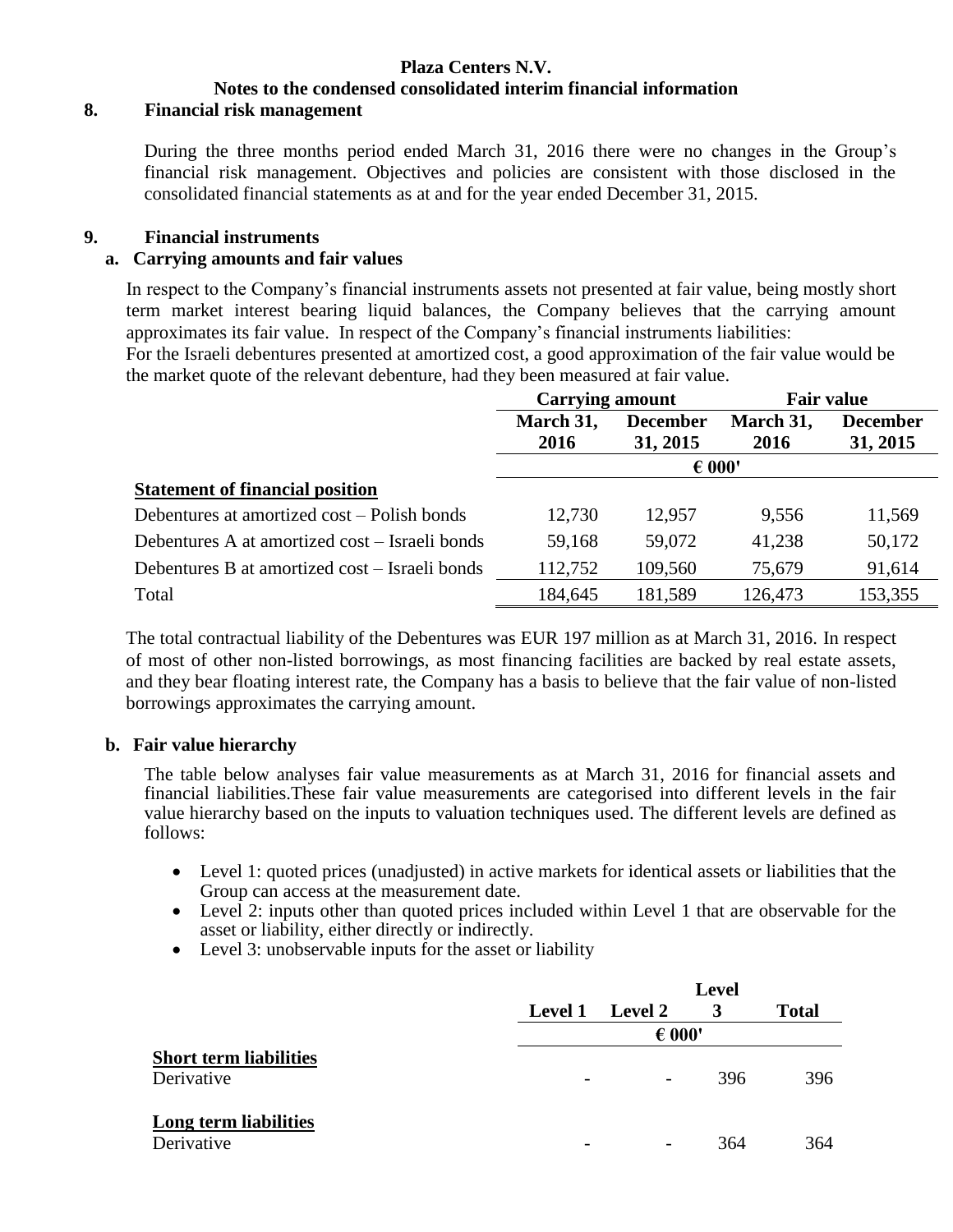#### **Plaza Centers N.V. Notes to the condensed consolidated interim financial information**

#### **10. Income tax**

The group calculates the period income tax using the tax rate that would be applicable to the expected total annual earnings.

The Group's consolidated effective tax rate in respect of continuing operations for the three months period ended March 31, 2016 was -3% (three months period ended March 31, 2015: -1%) .

#### **11. Related parties**

|                                                                   | March 31,<br>2016 | December 31,<br>2015                           |
|-------------------------------------------------------------------|-------------------|------------------------------------------------|
|                                                                   |                   | $\epsilon$ 000'                                |
| <b>Statement of financial position</b>                            |                   |                                                |
| Long term receivables - Kochin                                    | 2,848             | 2,828                                          |
| Trade and other payables                                          | 174               | 109                                            |
|                                                                   |                   | For the three months period<br>ended March 31, |
|                                                                   | 2016              | 2015                                           |
|                                                                   | $\epsilon$ 000'   | $\epsilon$ 000'                                |
| <b>Statement of profit or loss</b>                                |                   |                                                |
| Related parties – interest income on balance with EI              | 20                |                                                |
| Related parties – recharges from EI                               | (136)             | (51)                                           |
| Related parties – rental fees charged by EI subsidiary in Romania | (8)               | (22)                                           |

#### **12. Significant events during the period**

#### **a. Disposal of a shopping center in the Czech Republic**

On March 4, 2016 the Company agreed to sell its subsidiary holding Liberec Plaza, a shopping and entertainment centre in the Czech Republic, for EUR 9.5 million. In line with the terms of the agreement, the buyer has deposited 15% of the consideration in escrow.

The due diligence process, final closing and settlement was conclude by the end of March and the total proceeds (net of transaction costs and following adjustments related to the subsidiary's balance sheet) of EUR 9.4 was received in the beginning of April. As of March 31, 2016, this amount is presented as part of the trade receivables. The Company recorded a loss of EUR 350 thousands due to this transaction.

The disposal was following an agreement announced by the Company in September 2015 whereby a wholly owned subsidiary of the Company ("PCE") won a tender to buy the loan given to the holding and operating company for Liberec Plaza for EUR 8.5 million.

PCE received EUR 8.5 million on account of the bank loan it previously purchased. Out of the remaining proceeds, at least 75% will be distributed to the Company's bondholders by the end of June this year, in line with the Company's stated restructuring plan.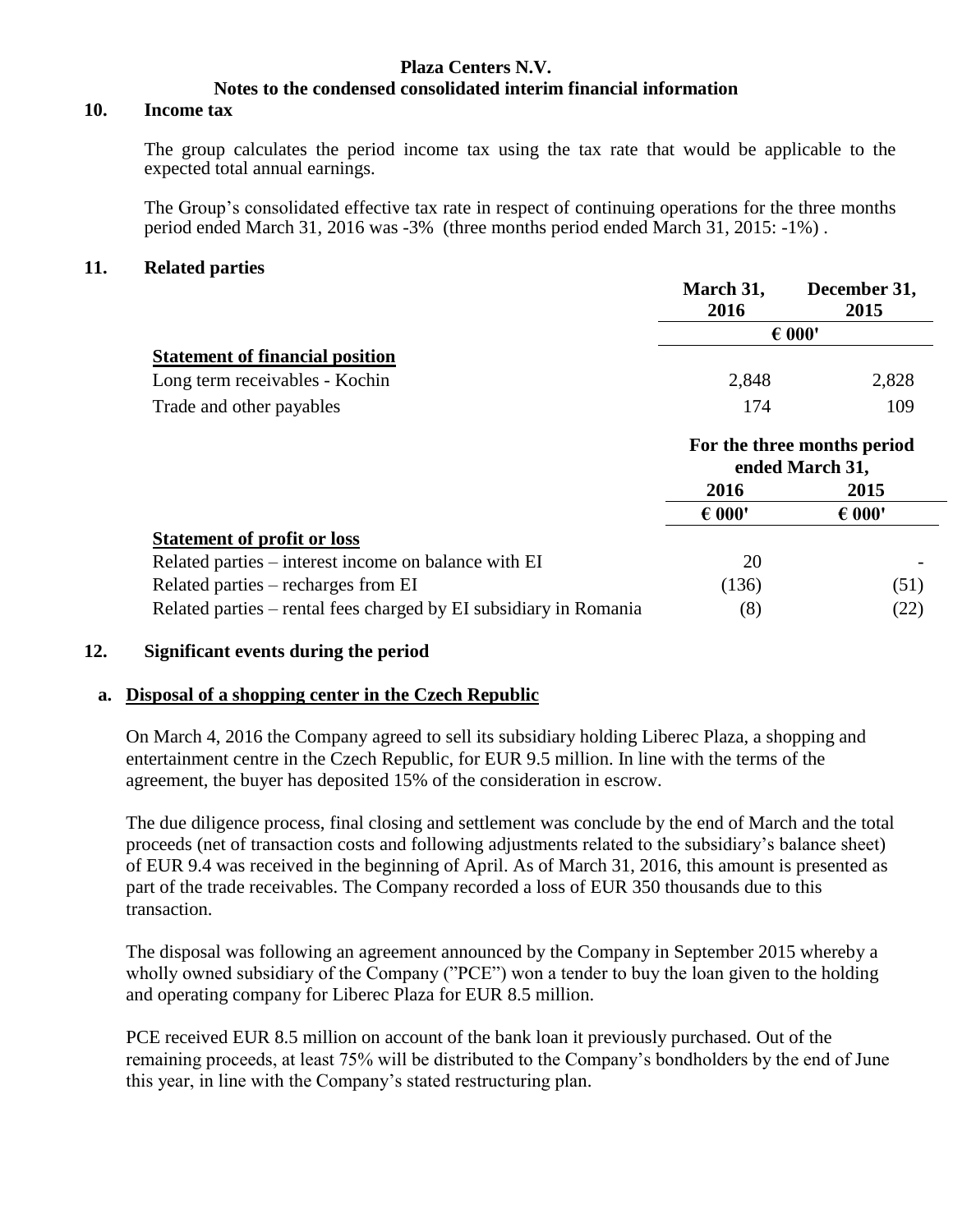# **Notes to the condensed consolidated interim financial information**

# **12. Significant events during the period (cont.)**

# **b. Disposal of a plot in Romania**

On March 24, 2016 the Company sold its 23,880 sqm site in Slatina, Romania, to a third party developer for EUR 0.66 million, consistent with the asset's last reported book value. No gain or loss was recorded from this transaction.

In line with the Company's stated restructuring plan, 75% of the cash proceeds will be distributed to the Company's bondholders by the end of June 2016 as an early repayment.

### **c. Debentures held in treasury**

As of March 31, 2016, the Company holds through its wholly owned subsidiary NIS 14.5 million par value of series B debentures (adjusted par value of NIS 16.6 million (EUR 3.9 million)).

### **d. Update on covenants**

In respect of the Coverage Ratio Covenant ("CRC"), as defined in the restructuring plan, as at March 31, 2016 the CRC was 130%, in comparison with 118% minimum ratio required.

As at the end of the reporting period, all of the group's companies are in compliance with the entire loan covenants, with the exception of two bank facilities totalling EUR 29 million, in which the Company negotiates with financial institutions for obtaining of waivers, on all outstanding breaches.

## **13. Events after the reporting period**

# **a. Pre-agreement to sell a plot in Greece**

On April 7, 2016 the Company signed a binding pre-agreement to sell its development land in Piraeus, near Athens, Greece, for EUR 4.7 million. The sale agreement with a third party developer is subject to certain conditions being met, including due diligence which has up to six months to complete. The purchaser has placed a corporate guarantee to secure the transaction for 10% of the consideration. Upon completion of the disposal, in line with the Company's stated restructuring plan, 75% of the net cash proceeds will be distributed to the Plaza's bondholders.

# **b. Sale of Riga Plaza**

On May 16, 2016 the company announced that one of its subsidiaries, in which it has a 50% stake, has entered into a business sale agreement with respect to the sale of Riga Plaza shopping and entertainment centre in Riga, Latvia, to a global investment fund. The agreement reflects a value for the business of circa  $\epsilon$ 93.4 million, which is in line with the last reported book value.

The sale of Riga Plaza is consistent with the Company's stated strategy to oversee an orderly disposal of its non-core or mature assets in order to reduce Company debt levels and to bring its development projects to fruition.

In line with the Company's stated restructuring plan, 75% of the net cash proceeds from Plaza's share of the sale of the business, after the repayment of the bank loan (circa  $\epsilon$ 55 million, reflecting 100%), will be distributed to Plaza's bondholders within the quarter following the closing. The closing of the transaction is subject to several conditions precedent, all of which are expected to be fulfilled in the coming months.